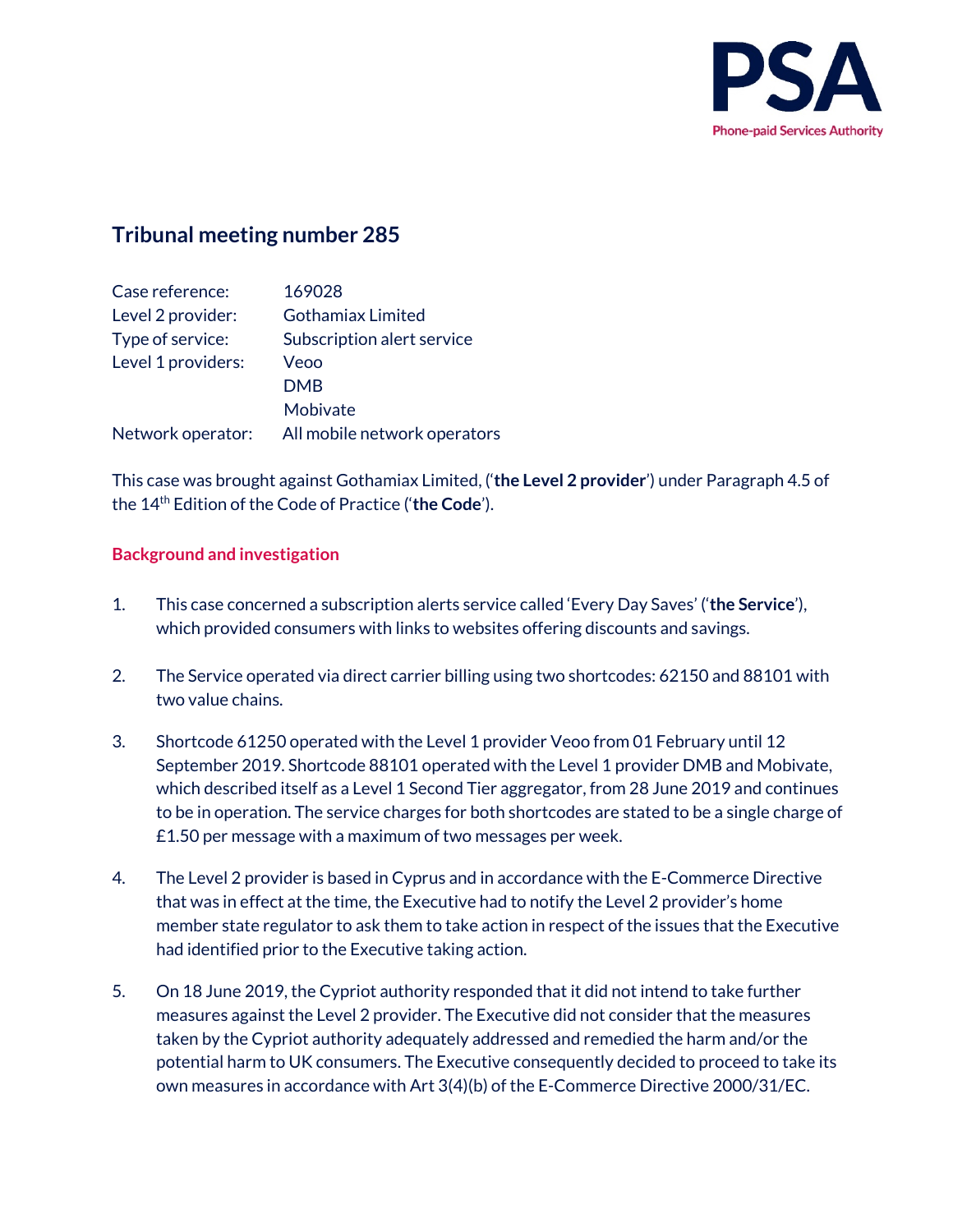- 6. The promotional material supplied by the Level 2 provider showed that the Service used a PIN verification system for opt-ins. This means that consumers are sent a PIN after entering their mobile number onto the Service website and that Service charges would commence once the issued PIN is entered onto the Service website.
- 7. The Level 2 provider had four promotional campaigns as follows:
	- 01 February 2019 24 February 2019 (pre-derogation, shortcode 62150)
	- 17 June 2019 31 October 2019 (post-derogation, shortcode 88101)
	- 19 December 2019 31 March 2020 (post-derogation, shortcode 88101)
	- 18 December 2020 current (post derogation, shortcode 88101).
- 8. The Level 2 provider stated that it used Tropocom to verify PIN entries for the Service operating on shortcode 62150 and used both Tropocom and Pintegrity to verify PIN entries for the Service operating on shortcode 88101.
- 9. On 18 December 2020, the Level 2 provider launched a new promotional campaign using third-party verifier Raw Mobility and their verification system called 'RunAuth'. The PSA's investigation did not relate to this third-party verifier.
- 10. The Executive considered that the Service breached the PSA Code of Practice 14<sup>th</sup> edition ('the Code') in relation to the following Code provisions:
	- Breach 1 Rule 2.3.3 "*Consumers must not be charged for PRS without their consent. Level 2 providers must be able to provide evidence which establishes that consent*."
	- Breach 2 Rule 2.3.1 "*Consumers of PRS must be treated fairly and equitably*.
	- Breach 3 Rule 2.6.1 "*Level 2 providers must ensure that consumers of their services are able to have their complaints resolved quickly, easily and fairly and that any redress is provided quickly and easily*."

# **Preliminary issue – service and proceeding in absence**

- 11. As the Level 2 provider was not in attendance at the Tribunal, the Tribunal considered as a preliminary issue the issues of service and proceeding in absence.
- 12. The Tribunal observed that a detailed response to the Warning Notice had been submitted by the Level 2 provider in which it had denied breaches of the Code had occurred. The Level 2 provider had also attached an email from one of the third-party verifiers it had used for the Service, Tropocom, together with screenshots provided by Tropocom of the records for 36 complainants who had responded to the Executive's complainant questionnaire. The Level 2 provider stated that this evidence provided an audit trail that clearly followed the PSA's Guidance on Consent to Charge and Payment Platform Security, in that it recorded the dates, the pricing and other key information that the consumer saw on the relevant website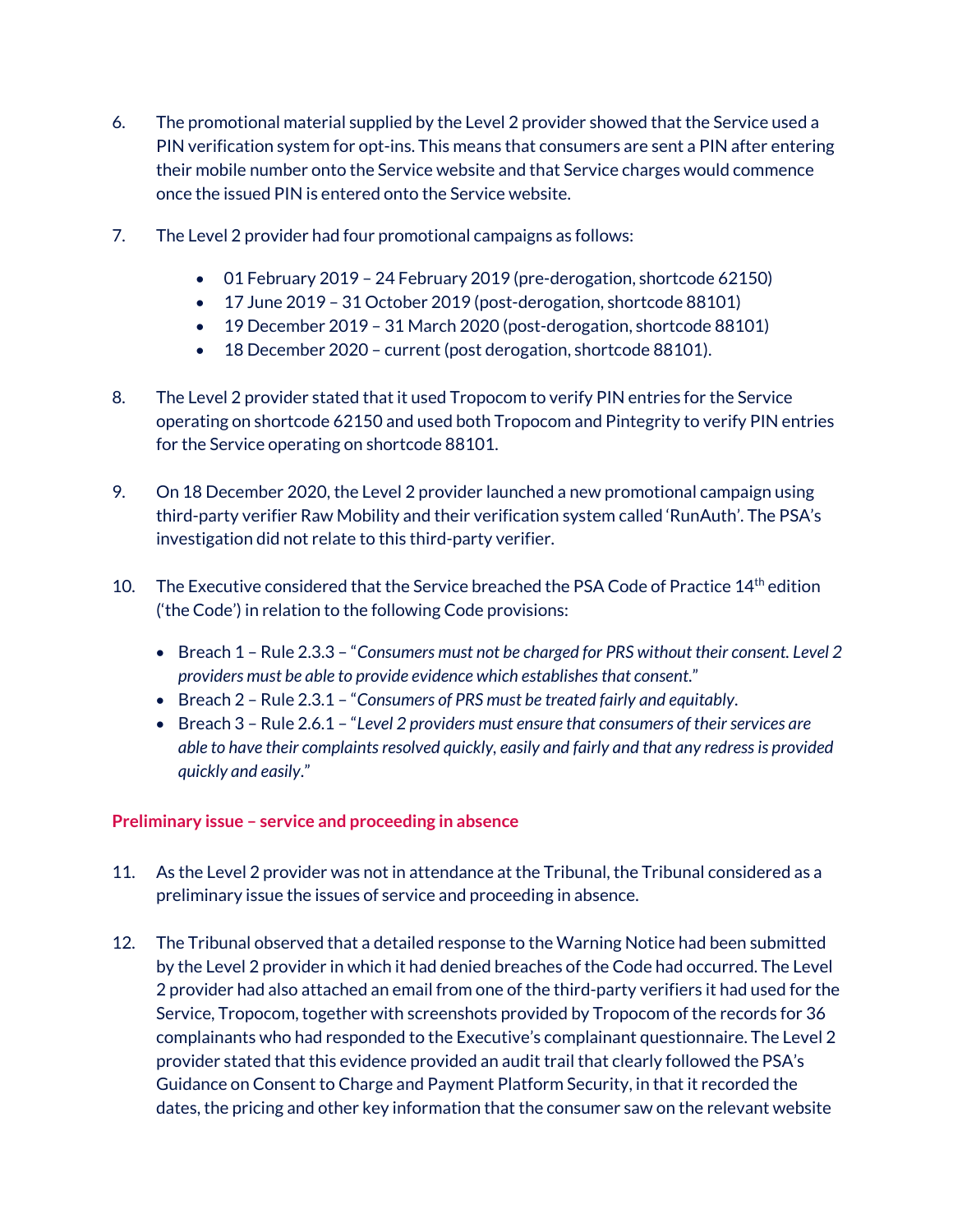at the time that they initiated and confirmed that purchase. It also included the consumer's device and mobile network. The Level 2 provider further asserted that a second third-party verifier, Pintegrity, had confirmed pins were sent to a list of 37 numbers it had outlined in its response.

- 13. The Tribunal further noted that the Level 2 provider stated that the 28 October was a national holiday in Cyprus and as a result it would be unable to attend the scheduled hearing. It stated that in the interest of not having to cancel an already scheduled paper- hearing, it did not object to the hearing taking place in its absence, but reiterated that the evidence demonstrating that no breach of the Code had been committed was contained within its response to the Warning Notice.
- 14. The Tribunal was satisfied that the Level 2 provider had been given notice of the hearing and that it had voluntarily absented itself from attending the hearing by informing the Executive that it was content for the paper-based hearing to proceed in its absence on 28 October 2021. The Tribunal was therefore satisfied that there had been proper service in the case and that it was fair to proceed in the absence of the Level 2 provider.

## **Adjournment – 28 October 2021**

- 15. The Tribunal was notified that the Executive wished to correct an inaccuracy in the Tribunal report. The Tribunal had other questions for the Executive and therefore invited the Executive to join the hearing via Microsoft Teams in order to provide oral representations.
- 16. When the Executive joined the hearing it explained that it wished to make a correction to ensure that the Tribunal was not misled into thinking that the third-party verifier portals for Tropocom and Pintegrity were static pages as opposed to ones that provided real-time access to raw opt-in data. The Executive clarified that both online portals provided real-time access to the opt-in data. Despite this, the Executive stated it was still pursuing the breach of Rule 2.3.3 because it did not consider that the records that had been provided presented the full picture. It explained that the evidence submitted did not provide the timing of when the PIN was sent as compared with the initial interaction with the service and later interactions with the service. The Executive also submitted that it was not possible to see whether there were any repeated opt-ins, and submitted that the portal evidence in isolation was inconclusive. The Executive also highlighted that it had received a large volume of complaints about the Service, 412 complaints in total, with complainants alleging that they had not signed up to, nor agreed to be charged by the Level 2 provider, and were unaware of what the Service was.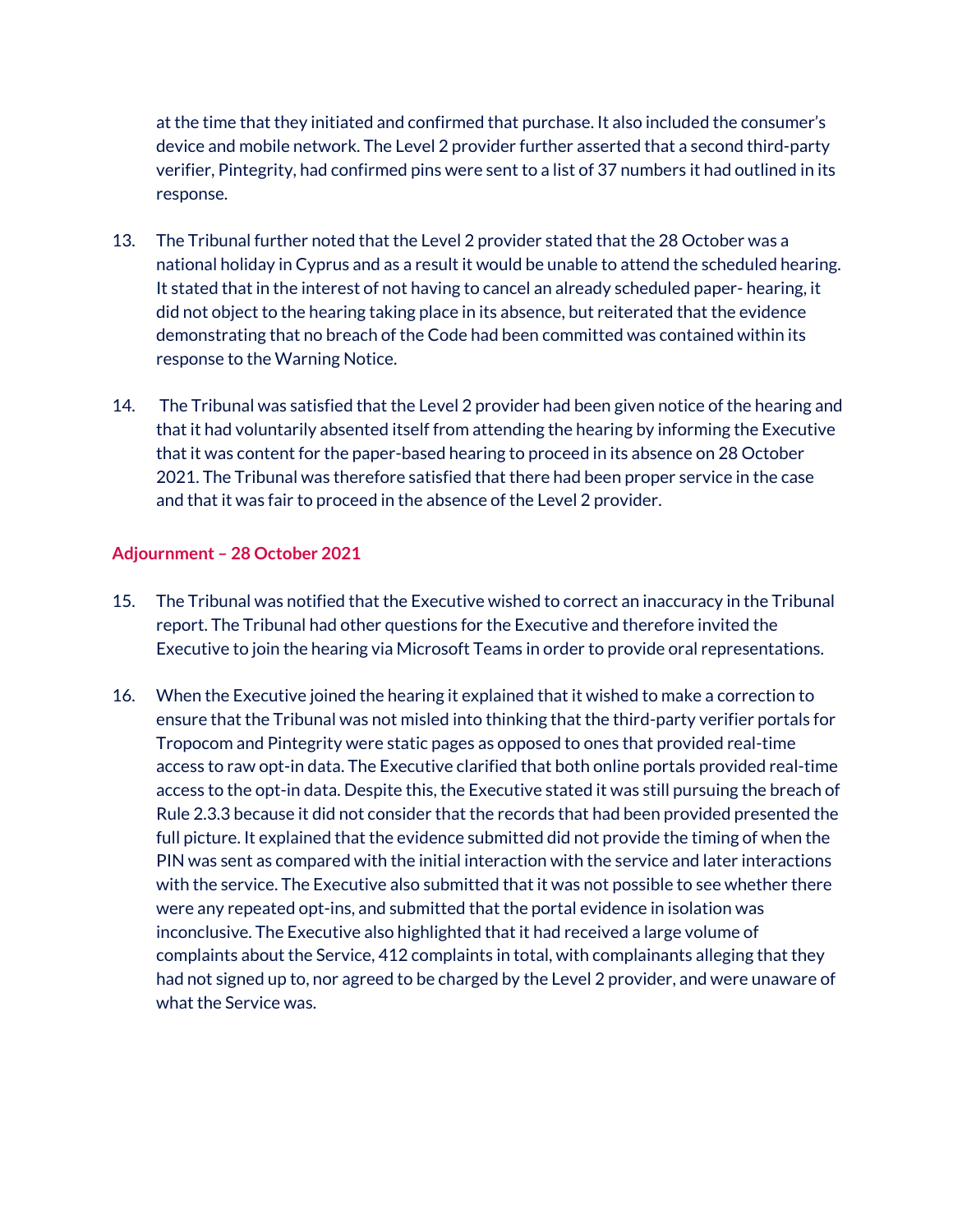- 17. The Tribunal questioned the Executive regarding its view on the validation of the PIN opt-in evidence it had received from the Level 2 provider. The Executive repeated that the portal evidence in isolation was not sufficient in its view to provide robust verification of consent to charge particularly in light of the large number of complaints that had been received by the Executive. The Tribunal asked about the adjudication that the Level 2 provider referred to in its response to the Warning Notice and the Executive explained that the other case was TCS Combined Solutions Limited and it could be distinguished from the facts of this case. It explained that the Executive, in that other case, had abandoned its argument that consumers had been charged without their consent because the third-party verifiers had provided specific PIN opt-in verification information for all 100 complainants showing that those consumers did in fact consent to be charged. The Executive explained that the case against TCS Combined Solutions Limited could be distinguished because firstly there were 100 complainants as opposed to 412 complainants and secondly because opt-in verification had been supplied for all 100 complainants, which was not the case here. The Executive emphasised that although the Level 2 provider had supplied evidence from the third-party verifier Tropocom in its response to the Warning Notice, it had not provided opt-in evidence from the second third-party verifier, Pintegrity.
- 18. The Tribunal questioned the Executive regarding a screenshot that it had taken of the online portal for Pintegrity, which was contained on page 666 of the bundle. It wanted clarification from the Executive as to whether this screenshot was for demonstration purposes or if it related to a particular consumer who had complained about the service. The Executive confirmed that this related to a complainant's mobile number that was purportedly signed up to the Service without the complainant's knowledge. The Tribunal questioned how this complainant could allege that they did not opt in when the screenshot from the portal said otherwise. The Executive stated that it had concerns about the veracity of the opt-in process because according to the logs that had been provided for this particular consumer, it showed that they had originally been opted in by Tropocom, and not Pintegrity, on 24 July 2019 and opted out in September 2019. The Executive clarified that the complainant alleged that they had never opted into the Service at all.
- 19. The Tribunal questioned the Executive regarding the Level 2 provider's response that it had contacted both Pintegrity and Tropocom about the customer questionnaire response it had received from 73 consumers and that the third-party verifiers had provided independent evidence and confirmed that all 73 complainants had received a PIN to their handsets and entered their unique PINs to start a subscription. The Tribunal wanted to understand whether the Executive agreed or disagreed with this. The Executive responded that the Level 2 provider had not provided evidence of opt in for all 73 complainants. The Tribunal asked the Executive about the evidence that the Level 2 provider had provided from Tropocom and why this evidence was not acceptable in light of the PSA's own guidance on Consent to Charge and Payment Platform Security ('**the Guidance**') and particularly paragraphs 3 and 4 of the Guidance. The Executive was unable to give a reason save to say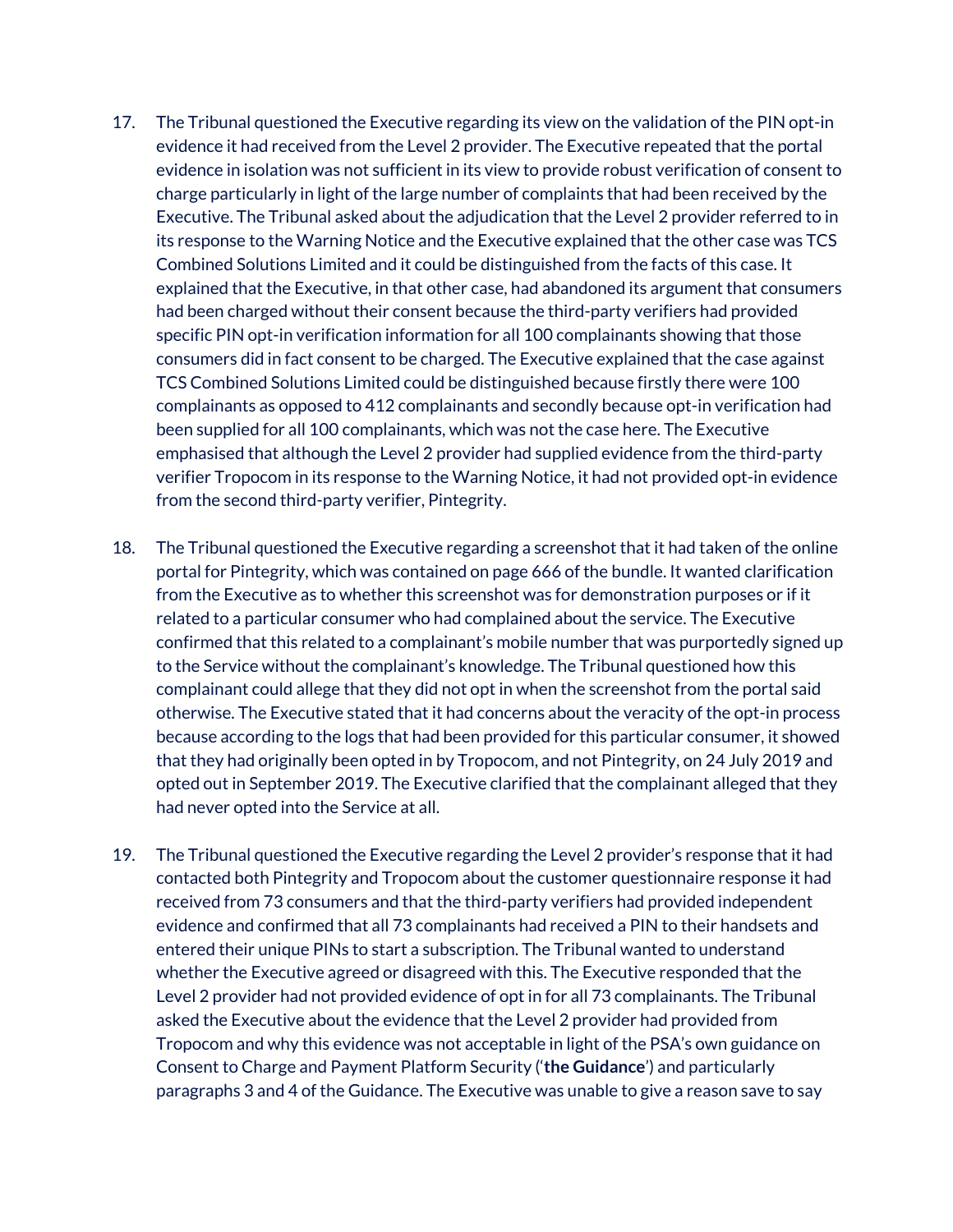that robust evidence of consent to charge had not been provided from the Level 2 provider in relation to opt-ins through Pintegrity. It did however confirm to the Tribunal that it was not alleging that some fraud had occurred that made it appear that consumers had subscribed to the Service when they had not.

- 20. The Tribunal was troubled by the case because on the face of it there was evidence that suggested that complainants had legitimately opted into the service. However, an unusually large number of complainants had alleged that they had never subscribed to the service despite the opt-in evidence that had been provided. The Tribunal was concerned that it had not been given all of the evidence, which it believed would make a significant and fundamental difference to the case. The opt-in evidence that had been presented by the parties was not easy to follow and there were gaps. The Tribunal pondered whether it was the case that the Level 2 provider could not consistently provide the evidence that the Executive had requested it to provide, or that it had simply not provided the evidence, which in its view would have an impact on severity, if the breach was upheld. It considered that as a Tribunal of enquiry it should take a positive role in requesting information that it thought to be of importance and material to the issue of consent to charge and the case as a whole and that this was fair to all of the parties concerned. It applied the principles outlined in NMC and Jozi [2015] EWHC 764 and Ruscillo v CHRE [2005] 1 WLR 717 and made the following directions:
	- the Executive to confirm which complainant numbers it requested the Level 2 provider to provide opt in evidence for and
	- the Level 2 provider to serve the evidence confirming the particular opt-ins for the complainant numbers as confirmed by the Executive above, by 10 November 2021.
- 21. The Tribunal adjourned the case part heard until 9.00am on 9 December 2021.

## **Reconvened hearing – 9 December 2021**

22. The paper-based hearing was reconvened on the morning of 9 December 2021 via Microsoft Teams.

## **Preliminary issue – service and proceeding in absence**

- 23. As the Level 2 provider was not in attendance, the Tribunal first considered the matters of service and proceeding in absence.
- 24. The Tribunal was satisfied that the Level 2 provider was aware of the hearing, having responded to the Tribunal's direction. The Tribunal noted that although the Level 2 provider had responded to the direction in writing, it had not completed the informal representation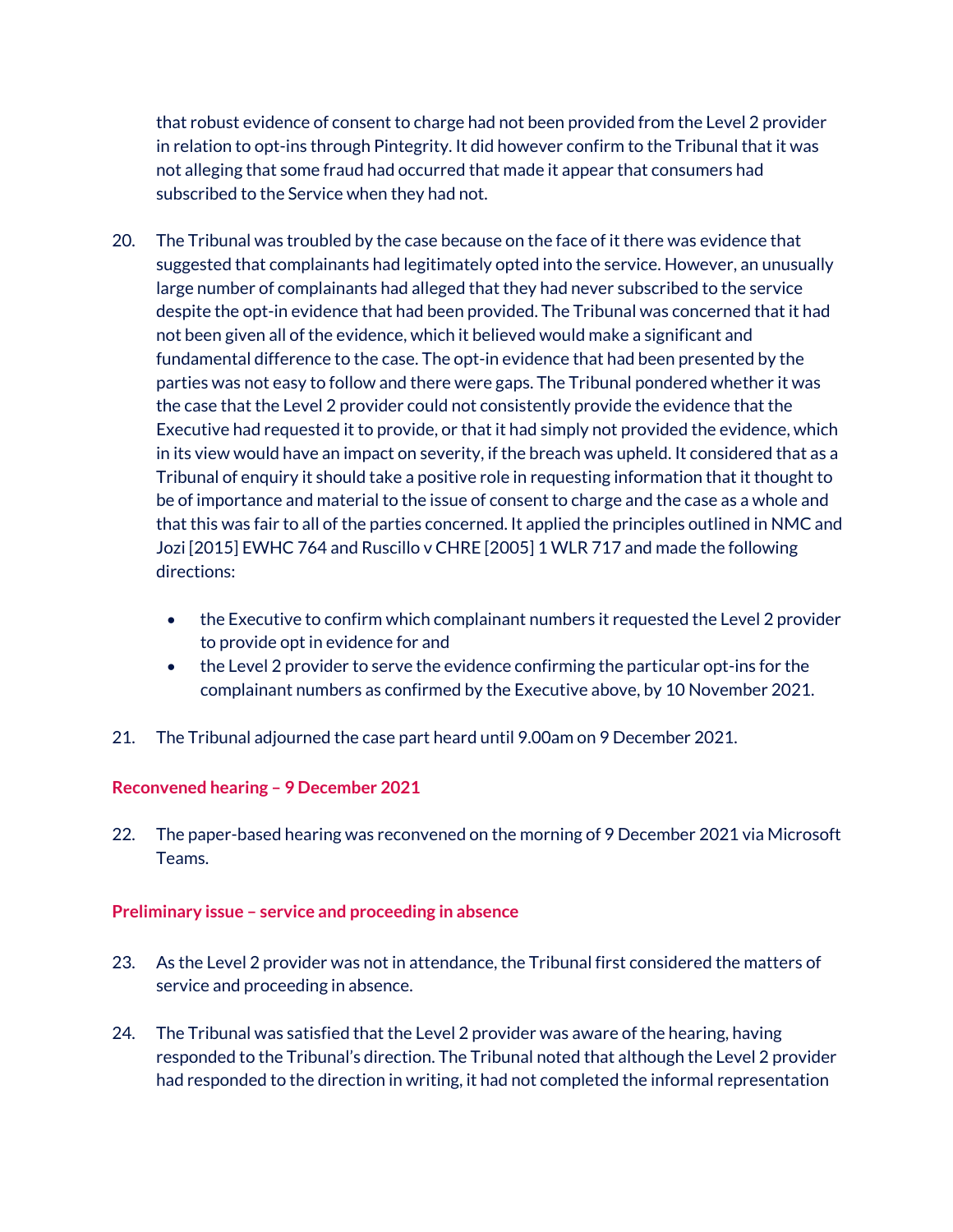form and had not requested the logging in details for the hearing. It had last corresponded with the Executive on 6 December and did not convey any intention to attend the reconvened hearing.

25. The Tribunal was satisfied that it should proceed with the hearing in the absence of the Level 2 provider. It did not consider that there would be any or any sufficient benefit in adjourning the matter, as it appeared unlikely that such an adjournment would secure the Level 2 provider's attendance at any future hearing. As such, the Tribunal was satisfied that it was fair and reasonable to proceed in the absence of the Level 2 provider.

# **Submissions and conclusions**

# **Alleged breach 1**

# **Rule 2.3.3**

*"Consumers must not be charged for PRS without their consent. Level 2 providers must be able to provide evidence which establishes that consent."*

- 26. The Executive asserted that the Level 2 provider had breached Rule 2.3.3 of the Code because it had failed to provide robust evidence that established consent to charge had been obtained from the consumers.
- 27. The Tribunal considered that in light of its decision to adjourn the hearing on the previous occasion, and the additional information that had been provided by the Level 2 provider in the interval, it was necessary to call the Executive to understand what the Executive's position was now.
- 28. Upon questioning by the Tribunal, the Executive stated that having reviewed and considered the additional evidence supplied by the Level 2 provider post adjournment, it conceded that in respect of some of the opt-ins there was robust evidence of consent to charge in line with the PSA's Guidance. However, it was not withdrawing the breach because opt-in evidence had not been provided by the Level 2 provider for four MSISDNs. The Executive stated that it had entered these four MSISDNs on both live portals, and neither portal provided any data for them. It stated that its case was that there were some instances of consumers being charged without their consent because the Level 2 provider had failed to provide robust evidence of consent to charge, and this might explain why the PSA had received such a high level of complaints about the Service. The Executive added that it was unable to speculate as to how many MSISDNs had robust evidence of consent to charge and how many did not, and this might be something that the Tribunal would have to consider at sanctioning, if the breach was upheld.
- 29. The Tribunal asked the Executive to further discuss the four MSISDNs of concern and point to the evidence in the bundle relating to them. The Executive referred the Tribunal to the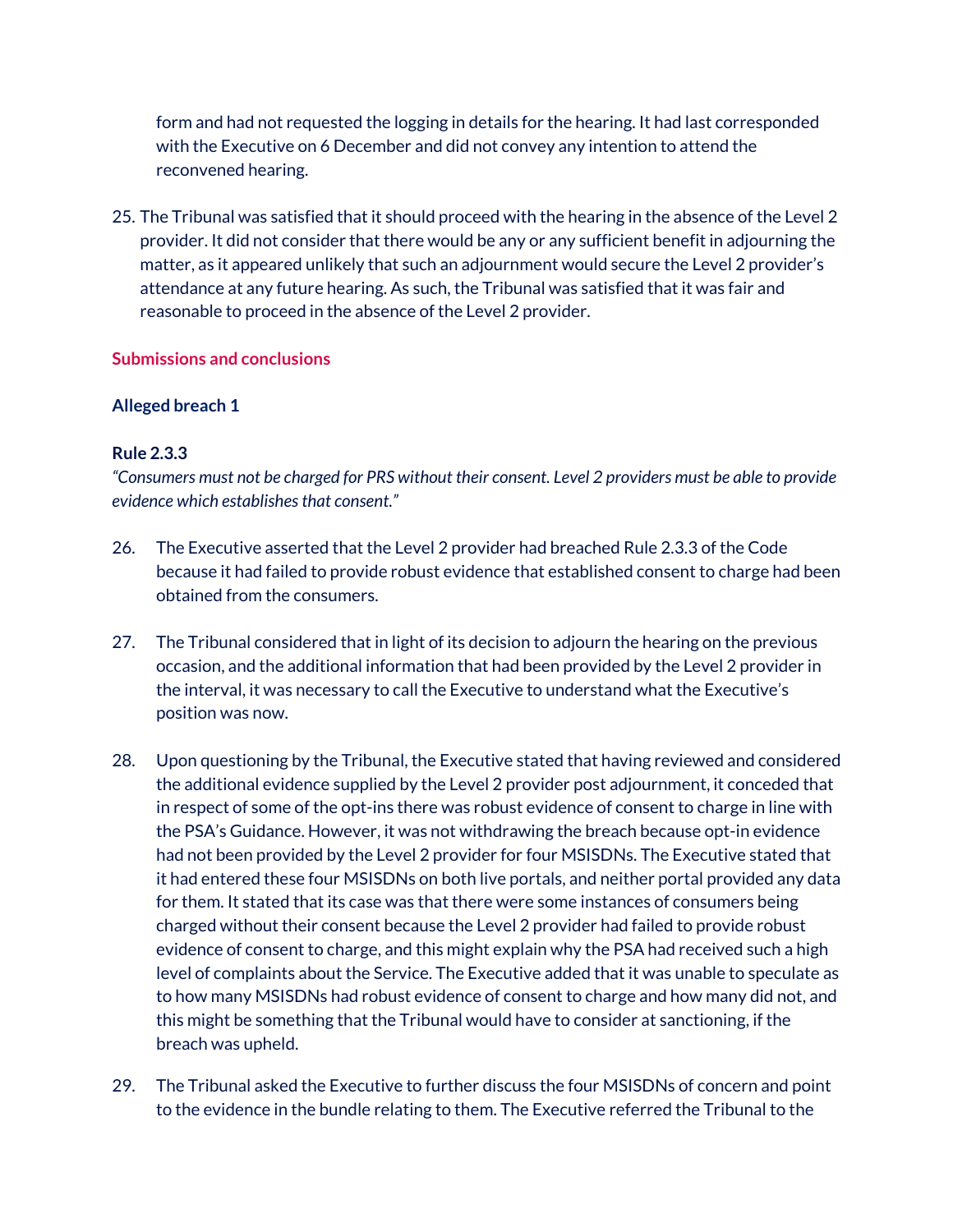post adjournment correspondence and explained that the four MSISDNs were initially mistyped by the Level 2 provider in its response to the Warning Notice. The Executive subsequently referred to those misspelt MSISDNs in its email to the Level 2 provider dated 29 October 2021. When the Level 2 provider queried the four MSISDNs, the Executive responded on 15 November 2021 that the four MSISDNs had been taken from annex page 885, which formed part of the Level 2 provider's response to the Warning Notice. The Executive then corrected the MSISDNs, inserting the missing digit, but did not explicitly ask the Level 2 provider to supply opt-in evidence for those four MSISDNs, and there was no further response from the Level 2 provider on this point although it had emailed on 6 December 2021 attaching the evidence in an Excel spreadsheet allowing clear identification of the information for each number.

30. The Tribunal asked the Executive to provide its view on the percentage of non-compliant opt-ins and the Executive suggested that the extent of non-compliance with the Code could amount to a fifth of complainants on the basis that four out of 36 MSISDNs were not verified. The Tribunal questioned the Executive about the evidence of opt-in for the other 32 MSISDNs and whether they had been correctly verified in line with the Guidance. The Executive confirmed that evidence of consent to charge had been provided for those 32 MSISDNs. The Tribunal corrected the Executive that its calculation should be four out of 73 MSISDNs, which was over one tenth. The Executive accepted this and reiterated that the four MSISDNs did not appear on either portal whereas the other 69 MSISDNs did. It stated that the Level 2 provider had supplied message logs for those four MSISDNs and so there was no doubt that the complainants were entered into the Service despite the lack of verification by an independent third-party verifier.

## **Response from the Level 2 provider**

- 31. The Level 2 provider was not in attendance at the reconvened hearing. It had, however, responded to the Warning Notice denying the breach of Rule 2.3.3 and had provided further opt-in evidence as requested by the Tribunal.
- 32. The Level 2 provider stated that the complainant evidence did not represent the flow of the subscription. It explained that when a consumer lands on the landing page and entered their mobile number, they were sent an SMS with a PIN by the third-party PIN provider and the PIN was then entered into a PIN verification page. It stated that the Service used three independent PIN providers and that it had no way or control of identifying the unique PIN sent to each consumer by each verification company.
- 33. The Level 2 provider stated that the complainant evidence was not reliable. It submitted that technical records and consumer feedback contradicted many of the responses to the PSA's questionnaire and argued that this called into question the validity of the complainant responses.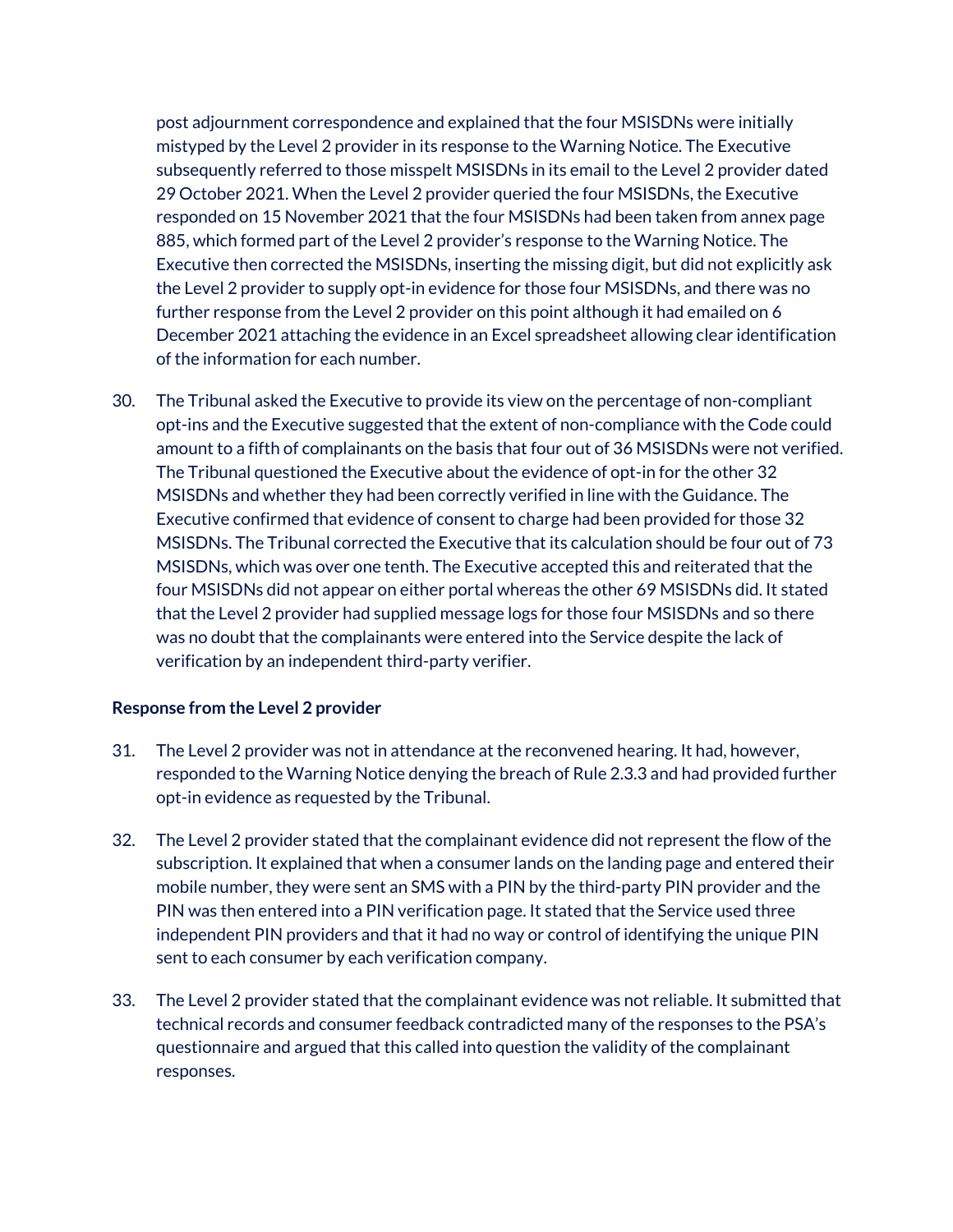- 34. It stated that it had contacted both Tropocom and Pintegrity about the complainant questionnaire responses for the 73 numbers and confirmed that all 73 complainants received a PIN to their handset, having entered the unique PIN to start their subscriptions. The Level 2 provider again stressed that there was no way it could know the unique PIN that was sent.
- 35. The Level 2 provider acknowledged that some consumers might not be completely satisfied with the Service and that was why they tried to refund every consumer that complained to them. It emphasised that the complainants who had responded to the PSA's questionnaire stated that they had received refunds. The Level 2 provider advised that it would be happy to work with the PSA in contacting consumers who had yet complained to them and offer them a refund.
- 36. Post adjournment, the Level 2 provider supplied further information received from the thirdparty verifiers in relation to the MSISDNs sought. It further stated that as changes to the Service were made to satisfy the PSA's special conditions introduced in November 2019, it had stored and provided additional information that it had on the numbers subscribed following this period including user agents for each number.

# **Conclusions**

- 37. The Tribunal carefully considered all of the evidence before it, including the responses submitted by the Level 2 provider.
- 38. It noted that the Executive had conceded that robust evidence of consent to charge had been provided for all but four out of the 73 MSISDNs that the Executive had sought and requested opt-in evidence for. Therefore, the case was effectively about those four MSISDNs and the extent that this issue was replicated on a broader scale, if any. The Tribunal also considered the weight of the complainant evidence, as a surprisingly large number of complaints had been received by the PSA about the Service.
- 39. The Tribunal discussed the Executive's email of 15 November 2021 to the Level 2 provider and the fact that the Executive had not explicitly requested opt-in evidence for the four MSISDNs. It considered that the Executive should have explicitly requested the Level 2 provider to provide opt-in evidence for the four MSISDNs but noted that this ought to have been obvious to the Level 2 provider, given the reason for the adjournment. In any event, the Tribunal considered that the Executive's lack of direction was irrelevant in a sense because it was not possible to provide any evidence of verification for those four MSISDNs, as they did not feature on either portal.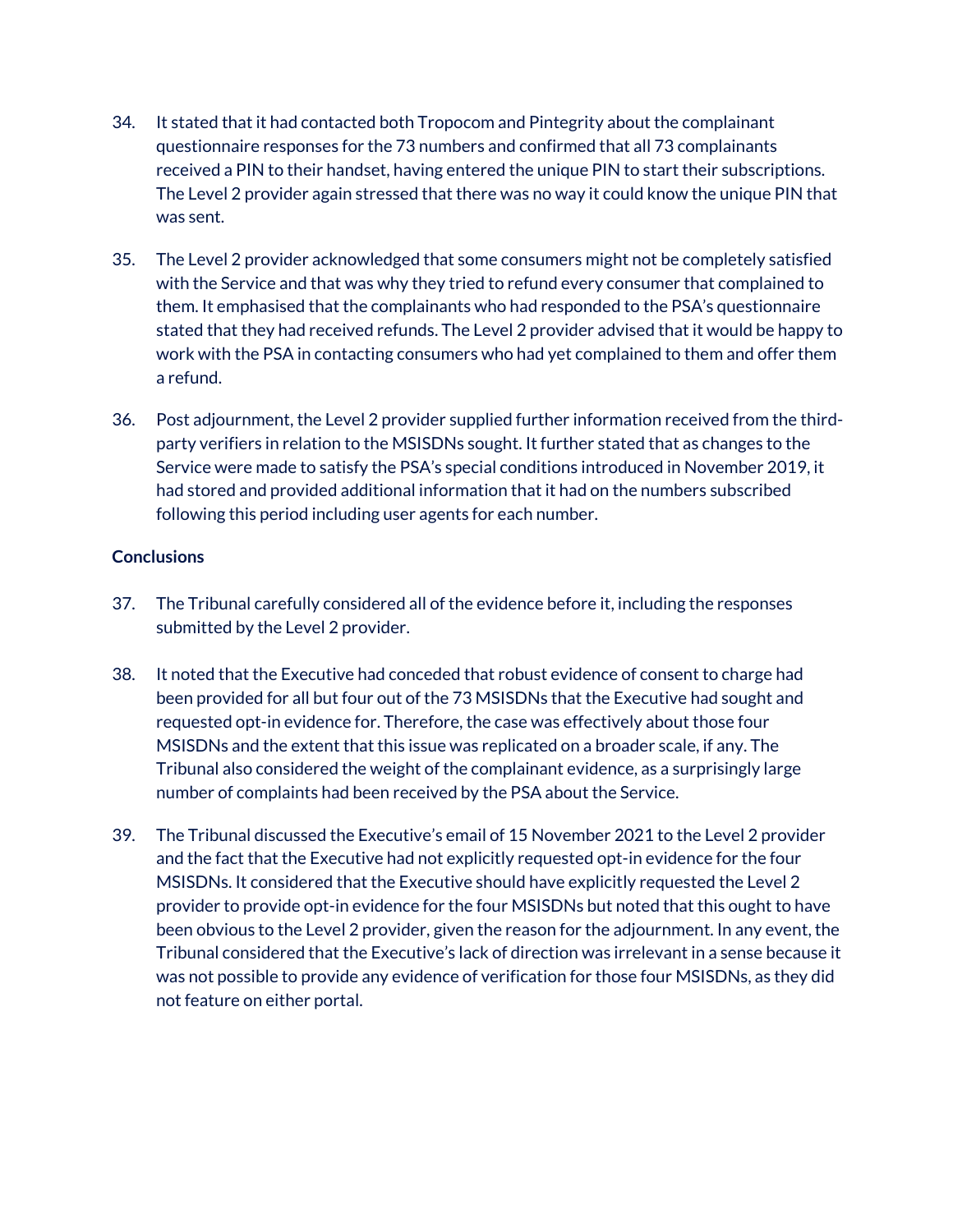- 40. The Tribunal was not comfortable with the concept of upholding a breach on the basis that robust evidence of consent to charge had not been provided for four out of 73 MSISDNs. Taking a holistic point of view, it considered that the Service was operating compliantly with Rule 2.3.3 on the whole. It did not find the missing opt-in evidence for the four MSISDNs conclusive, or demonstrable of a wider consent to charge issue. The reason for the missing opt-in evidence could have been related to a technical failure. Similarly, it might have been a deliberate act on the Level 2 provider's part to enhance its revenue by not passing a smaller percentage of MSISDNs through any independent third-party verifier. However, the Tribunal was unable to reach a firm conclusion as to why there was no evidence of consent to charge for the four MSISDNs. It was, however, satisfied that in relation to 69 out of 73 complainants who had responded to the Executive's questionnaire, the Level 2 provider had provided robust evidence of consent to charge in line with the Guidance.
- 41. Looking at the matter in the round, the Tribunal was satisfied that the Level 2 provider was more likely than not operating a verified system with approved third-party verifiers. Although there had been no explanation for why opt-in evidence had not been provided for those four MSISDNs, the Tribunal was nonetheless satisfied that there was a process of verification in place, and that the Level 2 provider had supplied robust evidence of consent to charge for 69 MSISDNs, and this included real time access to the requested opt-in data.

## Decision: NOT PROVED

# **Alleged breach 2**

# **Rule 2.3.1**

*"Consumers of PRS must be treated fairly and equitably."*

- 42. The Executive submitted that the Level 2 provider had breached Rule 2.3.1 of the Code because some consumers who were subscribed to the Service had not been provided with:
	- billed messages providing the Service despite being charged for the Service
	- the free message informing them that they had subscribed to a premium rate subscription service
	- the free subscription reminder message(s) and
	- the free message informing them they had been unsubscribed from the Service.
- 43. The Executive relied on the PSA Sector Specific Guidance Note on Subscription Services and particularly paragraphs 2.1, 2.2 and 4 of that Guidance Notice. It further relied on the Notice of Specified Service Charges and Durations of Calls (in respect of the Service's first and second promotional campaigns) and SS8 and SS9 of the PSA Special Conditions for subscription services (in respect of the third promotional campaign for the Service).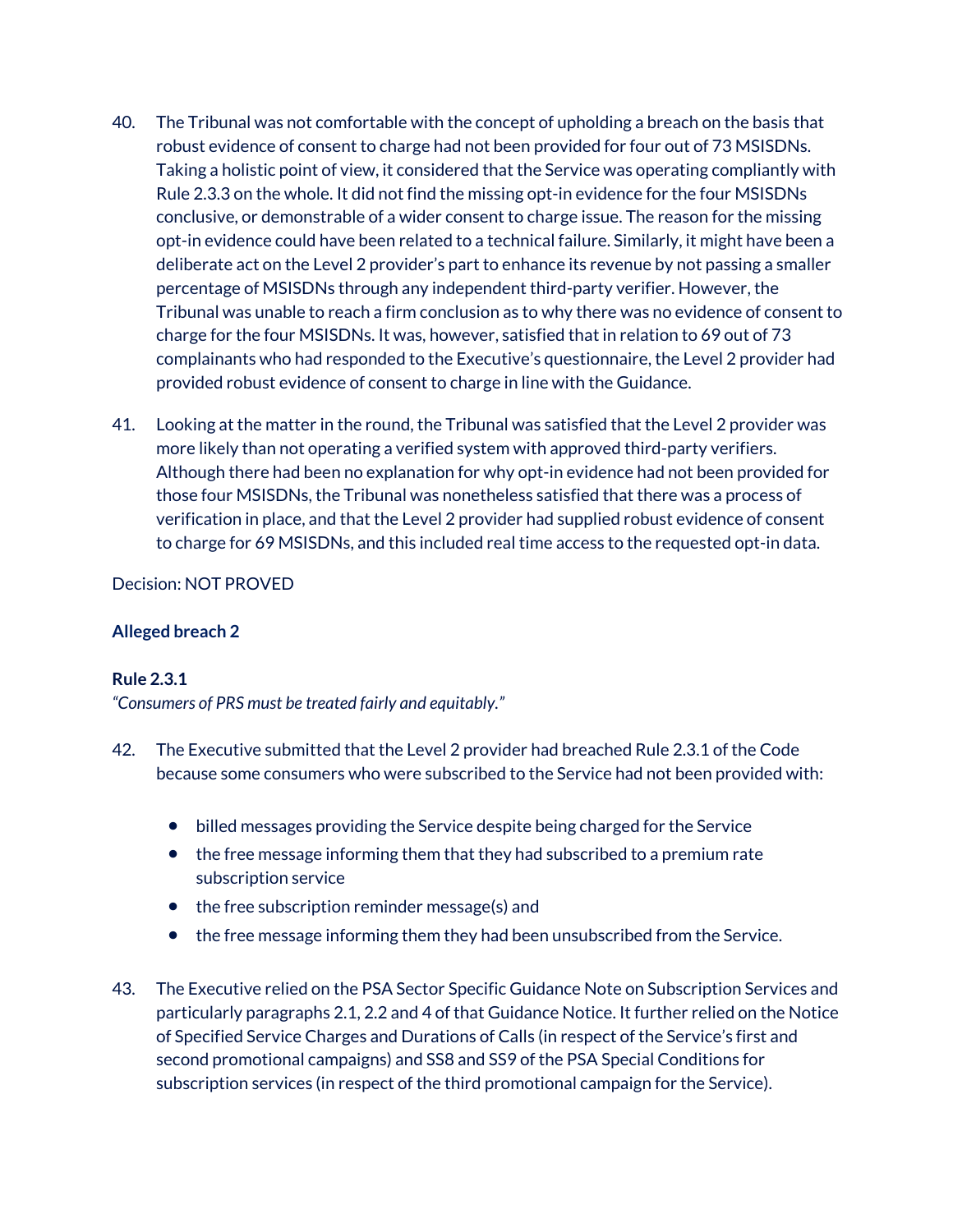- 44. The Executive noted that in addition to complainants reporting the receipt of unsolicited messages, some complainants had also reported being unable to stop the Service even after texting STOP/STOP ALL. Upon reviewing the message logs, the Executive discovered that the problem was not with the failure of the STOP command since subscriptions had stopped, but instead complainants were not being informed that that their subscription had ended.
- 45. The Executive subsequently reviewed the other free messages that were sent by the Service. Some complainants had also reported having received no messages at all. It noted that one complainant had described the texts as 'phantom' texts, as they were being billed for a Service they were not receiving.
- 46. The Executive's initial review of the complainant message logs identified certain patterns, such as the frequency of the undelivered free messages and undelivered billed messages. The free messages included the initial joining confirmation message, the spend reminder message, and un-subscription confirmation messages. This led the Executive to undertake an in-depth analysis of all the message logs it had received from the Level 2 provider. As part of its analysis, the Executive reviewed the content and frequency of all the free Service messages.
- 47. The Executive conducted a data analysis of the message logs to ascertain the success and failure rate of the free messages. The Executive analysed 382 message logs supplied by the Level 2 provider for complainants. The analysis identified that at least 178 complainants were affected by free messages not being delivered between 8 February 2019 to 22 November 2020. The level 2 provider had sent a total of 1,125 free messages to complainants, of which only 791 were successfully 'delivered' and 334 were 'undelivered'. The Executive submitted that this was a high failure rate of key service information messages.
- 48. Having noted patterns in the frequency of failed messages, the Executive examined the failure rates per message type. These results showed that the highest failure rates occurred for the first subscription reminder message. This was followed by lowering failure rates for the second to fifth subscription reminder messages, then a sharp increase occurring after the fifth subscription reminder messages, peaking at a 72% to 78% failure rate for the eight, ninth and tenth subscription reminder messages.
- 49. The Executive submitted that its analysis showed that 44 complainants did not receive the initial free message informing them that they had joined the Service. It was asserted by the Executive that those 44 complainants, who had reported the receipt of unsolicited charges, would not have been aware that they had entered a premium rate subscription service. They would not have known the cost of the Service or be able to stop the Service until they were in receipt of the first subscription reminder message a month later, or until they checked their mobile telephone bill.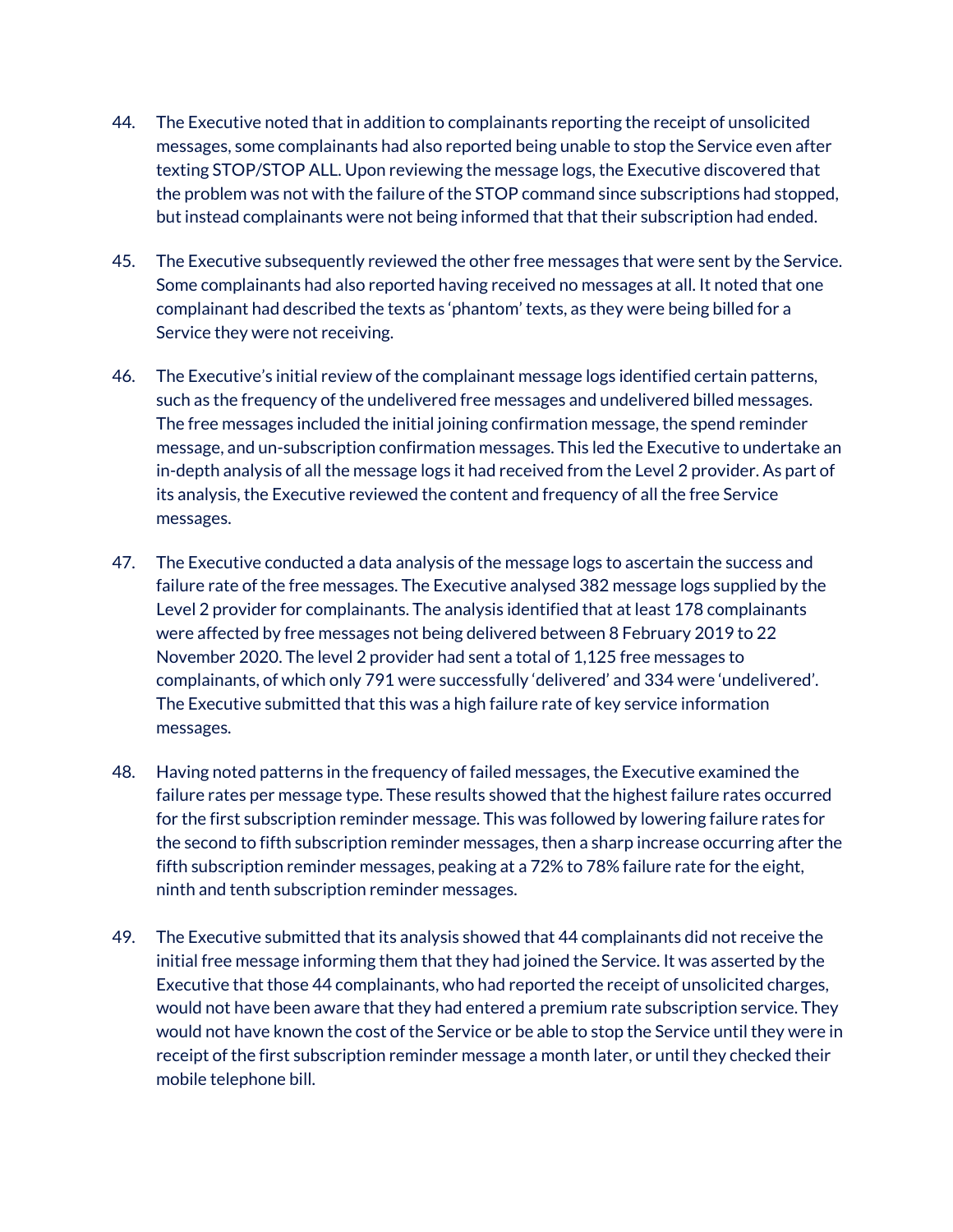- 50. The Executive further submitted that out of the 44 complainants who did not receive the initial free message informing them that they had joined the Service, 18 complainants did not receive the first free monthly subscription message as required by the Code. For some complainants, the first free message they received from the Service was the third subscription reminder message, three months after they were subscribed to the Service.
- 51. Furthermore, the Executive submitted that the data showed that some complainants received the free initial joining message and the subscription reminder messages for a few months, but then did not receive any further subscription reminder messages until cessation of the Service.
- 52. The Executive summarised its case that there was a high failure rate of the delivery of free messages containing key service information. The effect of this resulted in some complainants being deprived of key information pertaining to their entry into a premium rate subscription, the financial impact of that subscription and how to exit the Service. It stated that this was compounded by the fact that some complainants also failed to receive billed messages between March 2019 to August 2021. The Executive asserted that the frequency and timing of the pronounced spikes of message failures suggested that the message failures were not a mere anomaly.
- 53. The Executive stated that it forwarded almost 400 complaints to the Level 2 provider, and in response, the Level 2 provider supplied message logs for those complainants. Despite the fact that the Level 2 provider was in possession of the message logs, the Executive asserted that the Level 2 provider failed to identify the multiple message failures until notified by the Executive. The Executive argued that this allowed the issue to continue over a prolonged period of time. While the Level 2 provider stated that the failure of delivered messages was not down to its platform, the Executive submitted that the failure on the Level 2 provider's part to monitor and rectify the issue, until the matter was brought to its attention by the PSA, demonstrated a failure on its part to take reasonable steps to ensure consumers were receiving the information they were entitled to, to ensure that consent to charge applied and continued to apply.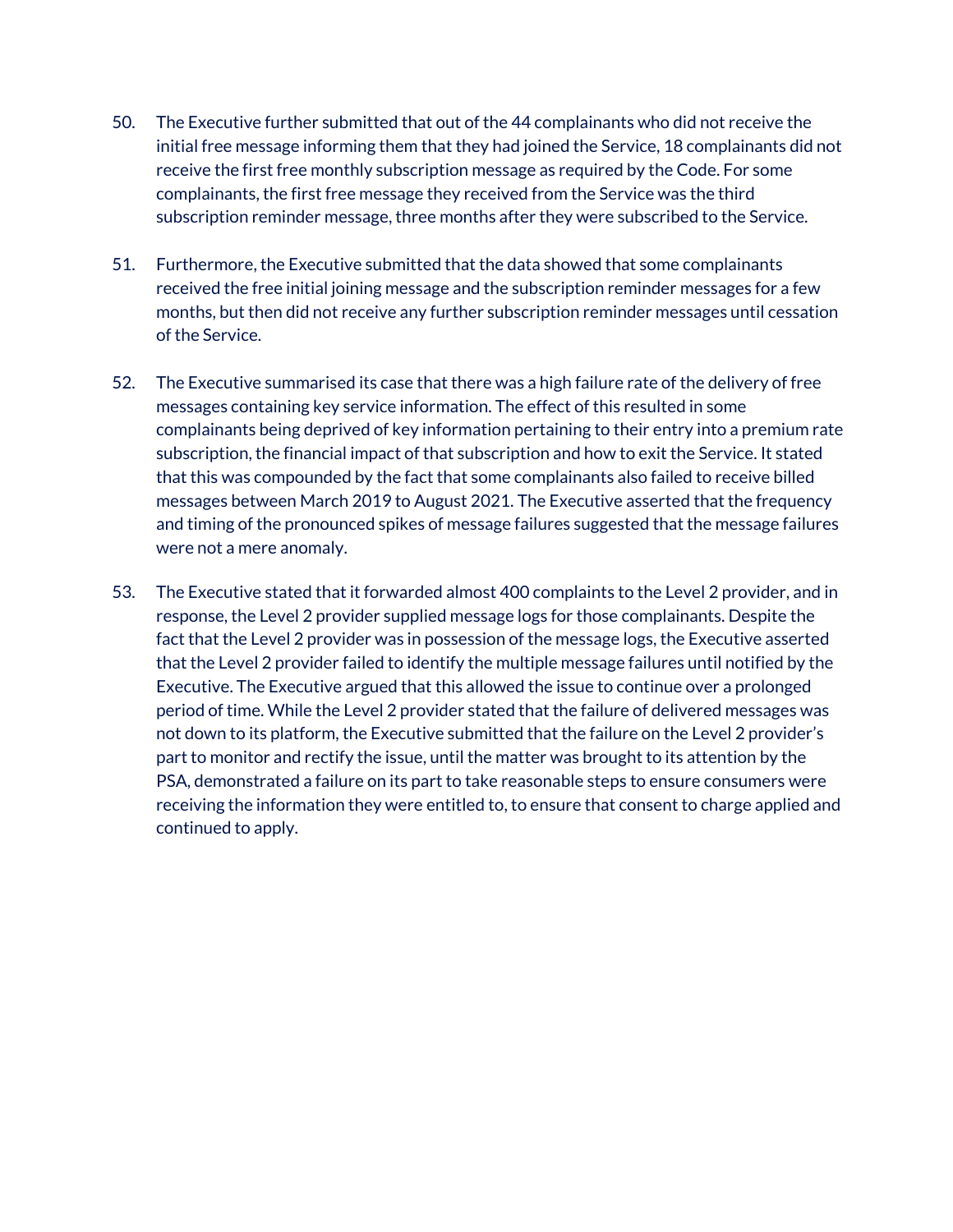54. Given the Level 2 provider's contention that the failure of delivered messages was not down to its platform, the Executive contacted one of the mobile networks with the highest levels of complainants. The network explained that generally the main reason a bulk message would not have been delivered is because the handset was turned off for a period of time. It stated that this would also impact the delivery of the subscription charges for the Service. The network was asked to comment on complainants' numbers, but as the system only allowed it to view the last 90 days of messages and the majority of numbers stopped receiving any further charges in 2019 or 2020, it could only review one complainant's number. It stated that it could see that the premium charges had been successfully delivered and charged. It therefore assumed that the mobile telephone was in use during the term of the subscription and delivery messages would have been successfully sent if initiated by the merchant or aggregator. It stated that it was not an issue with the network operator.

## **Response from the Level 2 provider**

- 55. The Level 2 provider argued that some of the complainant responses to the Executive's questionnaires were not entirely accurate and could be considered false. It stated that the comment 'phantom' texts made by one complainant was entirely misleading because it suggested that the Level 2 provider had a method to send messages for a Service at the cost of £1.50, but the messages were never seen by consumers. The Level 2 provider categorically refuted this, stating it was technically impossible. It submitted that message logs with the status 'delivered' were only possible when its Level 1 provider confirmed that they had landed on a handset. This also meant that the network could see these messages and consequently the messages could not be 'phantom' messages. It pointed out that the network operator had confirmed to the PSA that the messages were sent as did their Level 1 provider.
- 56. The Level 2 provider argued that the Executive had not shown any pattern as to why the messages had failed to send. It stated that there were many reasons that messages may fail, but stressed it was not because they had not sent them. It also stated that the Executive could not have investigated the message failure on shortcode 62150 since the Level 1 provider went into liquidation on 28 September 2019 and thus would not have been able to contact the Level 1 provider for any further detail including any reason they might have for the message failures. The Level 2 provider stated that revenue share statements from the Level 1 provider had been provided and clearly showed a bulk message charge which would have included Free Join messages and Reminder messages. The Level 2 provider reiterated that when the consumer entered the Service on its platform the relevant message was sent.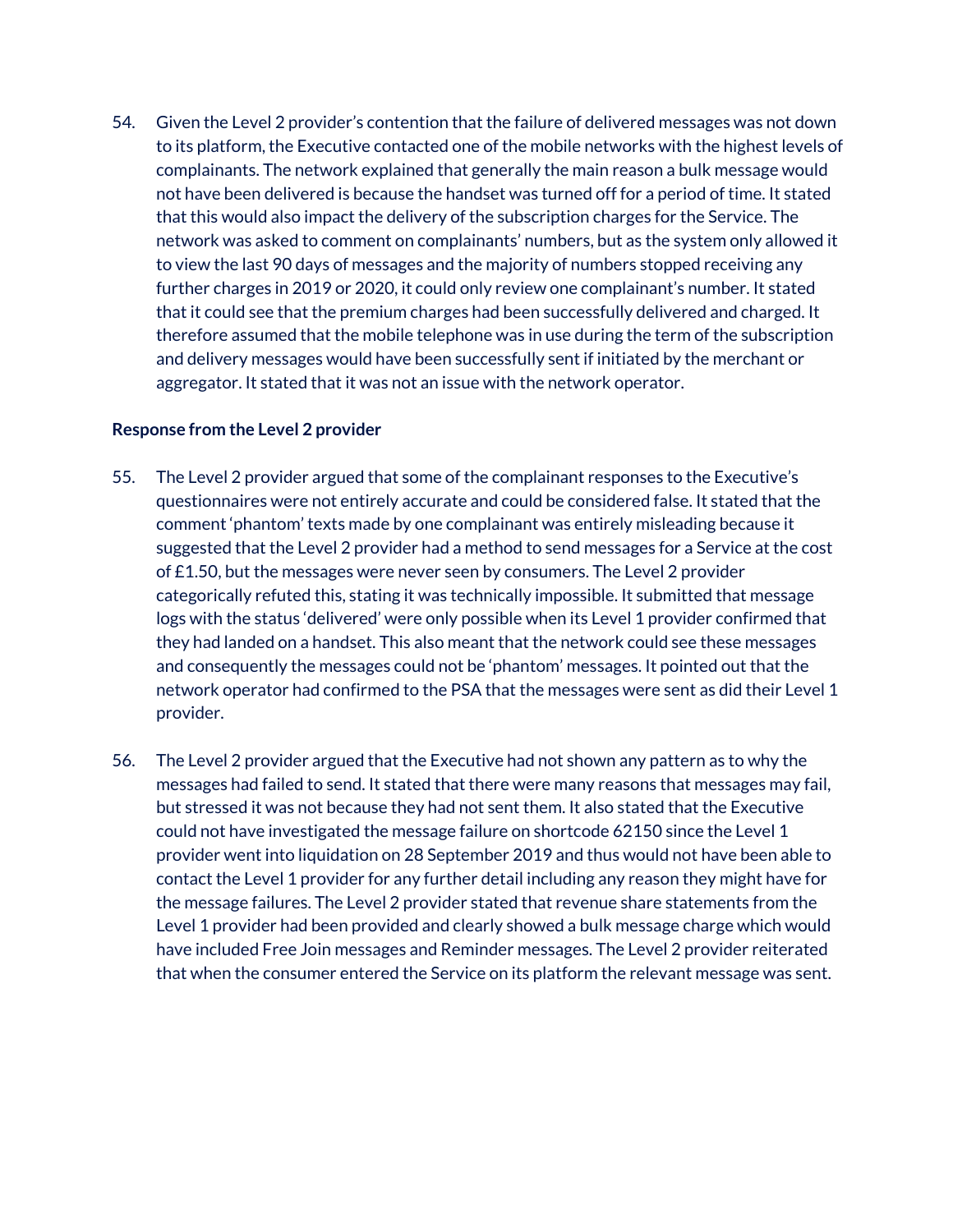- 57. The Level 2 provider further stated the Executive sent 51 complaints to the Level 2 provider on 23 July 2020, almost a year after they had been received. It argued that if these complaints had been sent promptly, it was very possible that an investigation into the message failures could have commenced and the Level 2 provider could have notified operators of both shortcodes of a potential problem.
- 58. The Level 2 provider also stated that it was unaware of a Level 1 provider in the value chain. It stated that this increased the risk that messages would not be sent correctly to a consumer's handset because there were now three stages were errors might occur. It submitted that it was also not obvious at any time that there were problems with messages not sending. It stated that every month it received bulk messages costs that showed that they were sending or attempting to send messages to every consumer.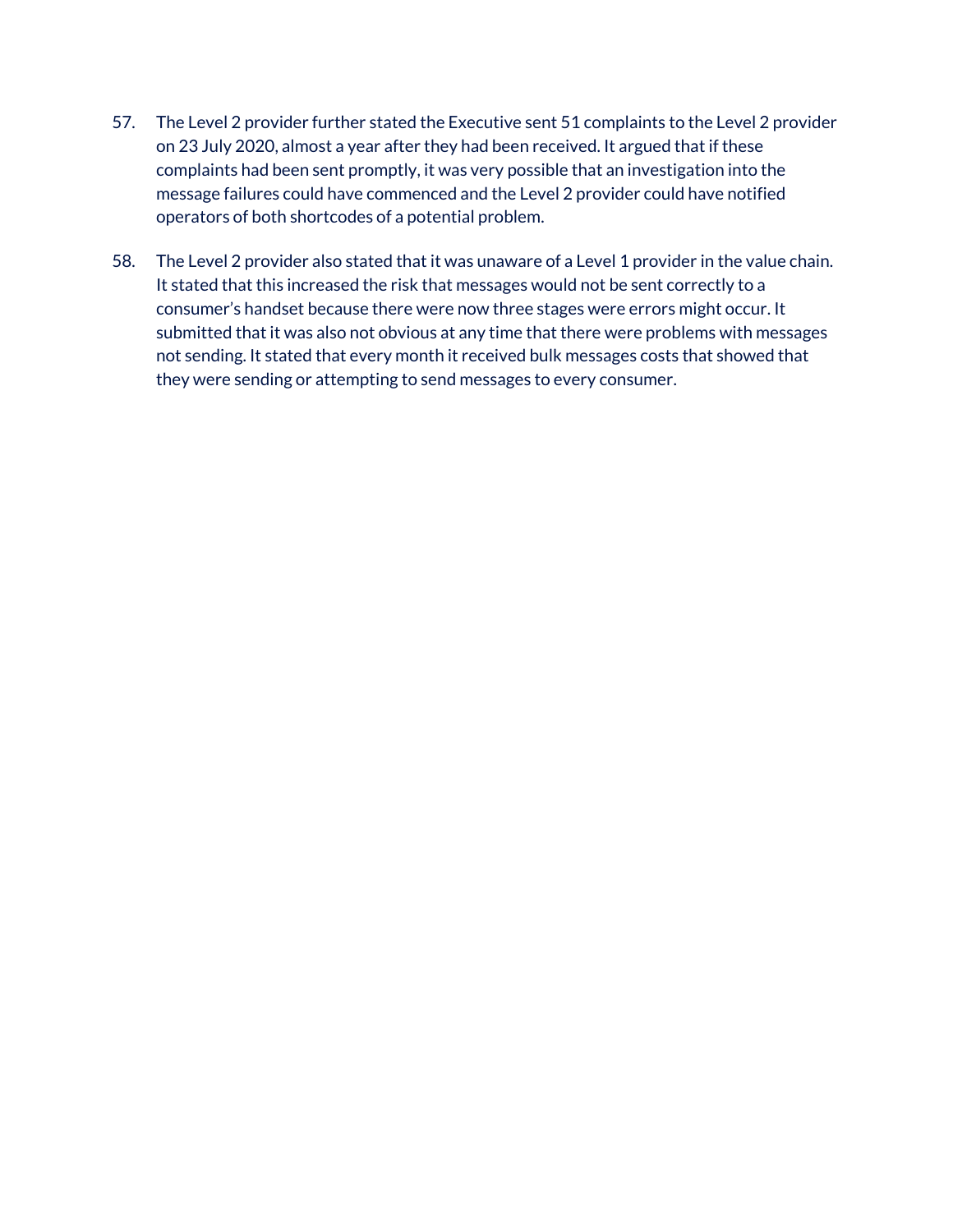59. In summary, the Level 2 provider stated that it had attempted to send messages to every consumer including a 'Join Message', 'Subscription Reminder' or 'Billing Message'. It submitted that the majority of messages were sent correctly but accepted that there had been a number of failed messages of all types of message, but nothing noticeable at any particular time. It argued that had the Executive sent the 51 complaints at the time they had been received, it may have identified any issues sooner. It argued that if the Executive had initiated the investigation sooner, there may have been a response from the Level 1 provider in the first value chain. It argued that had it been aware of the Level 1 provider in the second value chain, they could have asked them about the message failures on shortcode 88101. It reiterated that messages can fail for a number of reasons but the Level 2 provider always sent the messages to land on consumers' handsets. It emphasised that it still wanted to work with the Executive and would take its advice on how to deal with consumers that may not have received the intended sent messages. It stated that it was willing to do whatever it took to benefit consumers and ensure that they were treated fairly.

# **Conclusions**

- 60. The Tribunal considered all of the evidence before it including the Level 2 provider's lengthy written submissions. The Tribunal further considered the information that had been provided by the network operator, which clearly stated that the issue was not a network fault and that non delivery could happen if the consumer's handset was turned off for a period of time.
- 61. The Tribunal considered the table that the Executive had produced on page 40 of the Warning Notice, which it believed put into picture the extent of the volume of failed messages. The Tribunal was persuaded by the Executive's analysis of the evidence and the complainant evidence in respect of this specific breach. It did not consider it likely that the affected complainants had all switched off their handsets for a period of time.
- 62. The Tribunal believed that, on the balance of probabilities, the messages were not sent. It did not consider that there was a need for a pattern for the breach to be upheld, it was satisfied that, on balance, the messages the Executive had identified from the message logs had not been sent. It therefore rejected the Level 2 provider's submissions in light of the credible analysis undertaken by the Executive, the complainant evidence, and the responses from the Level 1 provider and the network operator.
- 63. The Tribunal noted that the Level 2 provider stated that there could have been many reasons for the failed messages, but it was not due to its failure to try to send them. It also noted that the Level 2 provider contacted its Level 1 provider about the message failures on 23 March 2021. Notwithstanding this, the Tribunal considered that the Executive's case was persuasive and it was not appropriate for the Level 2 provider to attempt to blame the Executive for not bringing the issue to its attention sooner. Although the Level 2 provider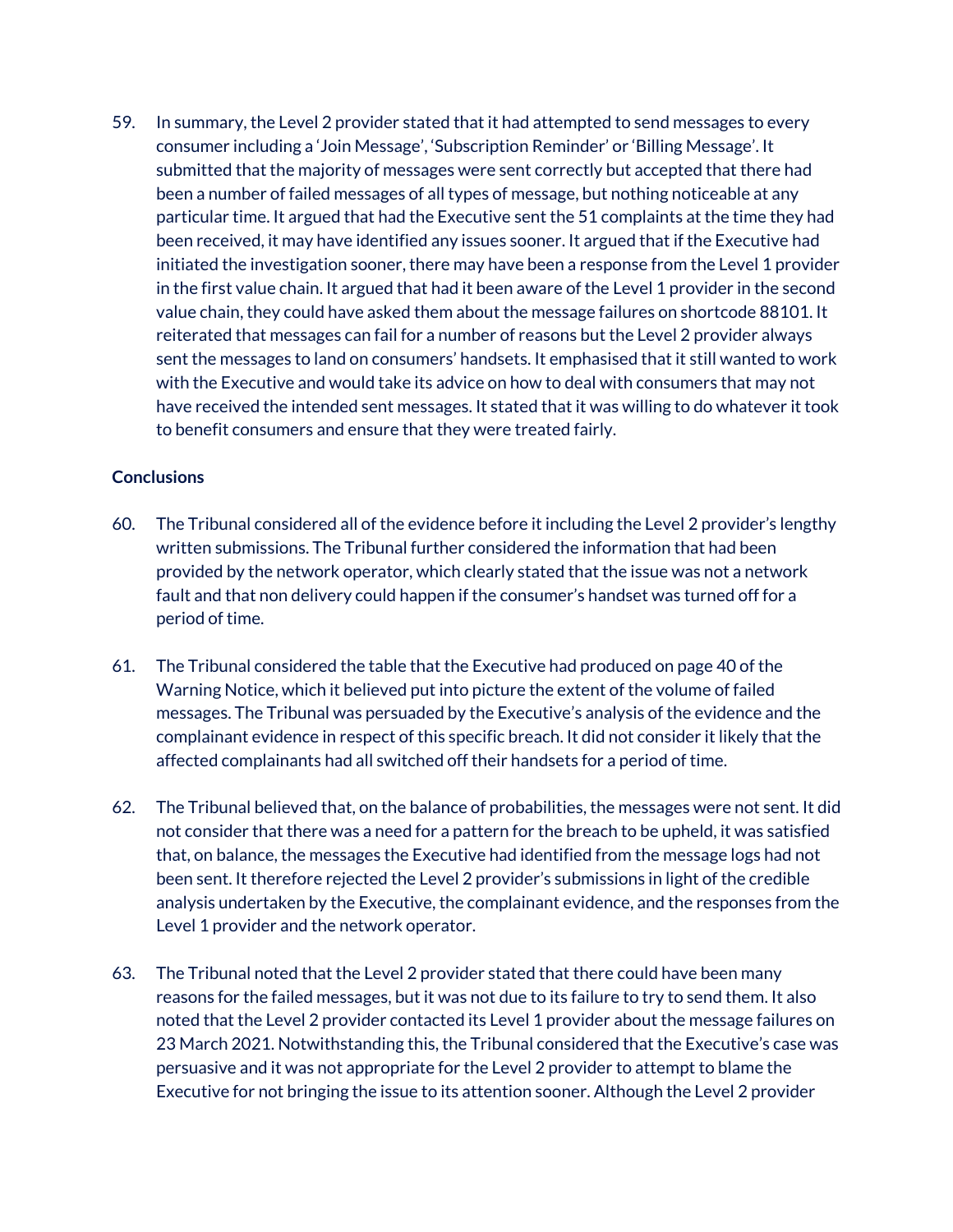was being billed by its Level 1 provider for bulk messages, it should have identified that there was a very high failure rate of failed messages from the message logs in its possession.

64. The Tribunal was satisfied that complainants had not been treated fairly and equitably because key information about the Service had not been sent and/or received by the complainants. This had been demonstrated by the Executive's analysis of the complainant message logs. Although the Tribunal did not find the complainant evidence credible in respect of the first breach, it considered that the complainant evidence was reliable in respect of the second breach. It considered that it was possible that complainants had forgotten that they had signed up to the Service, particularly in the absence of free messages being received by them that reminded them of their subscription and the Service charges.

# Decision: UPHELD

## **Alleged Breach 3**

## **Rule 2.6.1**

*"Level 2 providers must ensure that consumers of their services are able to have complaints resolved quickly, easily and fairly and that any redress is provided quickly and easily."*

- 65. The Executive submitted that the Level 2 provider had breached Rule 2.6.1 of the Code because complainants stated that they were unable to quickly and easily contact the Level 2 provider about the Service. The Executive relied on complaints received and the PSA's Complaint Handling Guidance.
- 66. The Executive noted from the promotional material supplied by the Level 2 provider that a customer service telephone number and email address were supplied. The Executive also noted that 47 complainants had stated that they had experienced difficulties in contacting the Level 2 provider to complain about the receipt of unsolicited charges and to receive redress. The Executive noted that these complaints peaked in October 2019 and between March and April 2020. A sample of complainant accounts included:

*"Called the provider on 1/11/19. The provider said they were going to call her back, but consumer has not heard nothing from them. "*

*"I have contacted the company liable and they've passed it over to another company to take the calls and they say they've passed the details over but I feel like it's a deliberate attempt to ignore calls requesting a refund…"*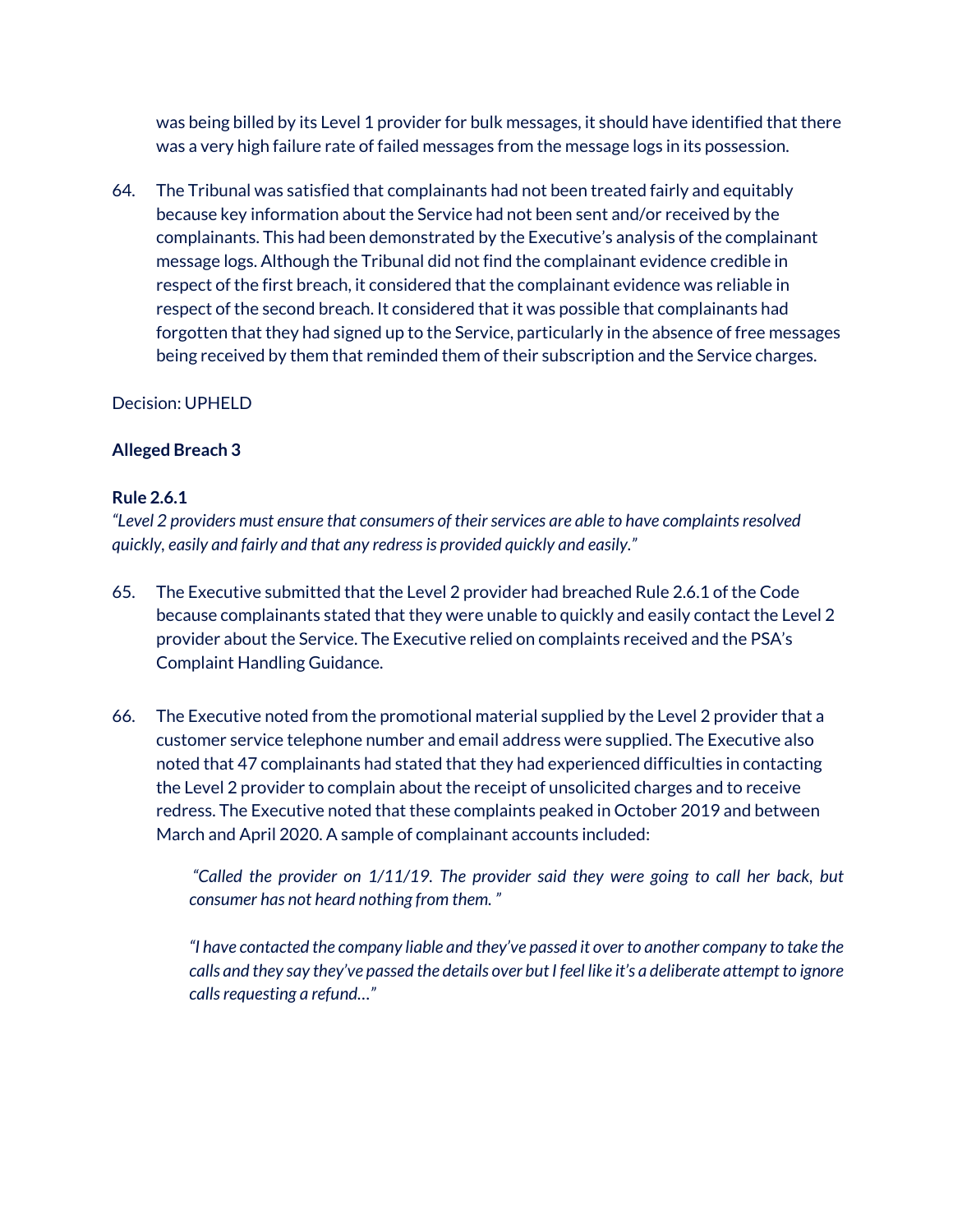*"Subscribed to a premium rate text messages without my consent. Charged £12 in total after being sent 8 premium rate text messages during October and November. I am awaiting a response from the company following a request for a refund. This is my second mobile phone account that has been affected by unwanted premium rate text messages and the companies appearto be linked. I would like to report the company as I did not sign up to this service and feel my details have been used fraudulently for a second time."*

*"According to my phone bill, I have received 33 premium messages since Sept 2019, totalling £41.25. I do not know what this service is and I have no recollection of signing up to any message service. I contacted the company, Gothamiax Ltd, to provide me with proof of me signing up and they have not responded."*

- 67. The Executive undertook monitoring of some of the contact methods available to consumers. It called the customer care helpline on 6 February 2021. The call was connected to an Interactive Voice Response (IVR) with an option to unsubscribe from the Service. The Executive selected the option to unsubscribe from the Service and when invited to enter its phone number in an international format followed by the hash key, randomly entered the number 7 eleven times on the telephone keypad. The automated message stated: "You have successfully unsubscribed from our services. You can join us again at any time by following any of the links we have sent to your phone."
- 68. The Executive then redialed the customer care number again, listened to the IVR message and selected the option 'for anything else'. This resulted in the following IVR message: "Your call will be recorded for training and monitoring purposes please hold and your call will be answered by the first available agent." After being on the call for one minute, the automated message stated: "Please continue to hold, the person you have called knows you are waiting. Do not hang up or you will lose your place in the queue." The Executive disconnected the call after waiting 3 minutes and 55 seconds.
- 69. The Executive carried out further monitoring on 2 and 3 September 2021. On 2 September, the call connected to voicemail asking for a message to be left, but the Executive did not leave a message. On 3 September, the call connected to an IVR message stating: "Your call will be recorded for training and monitoring purposes please hold and your call will be answered by the first available agent". After a few seconds it connected to an operator who answered: "Thank you for calling mobile support how can I help?"
- 70. In addition, the Executive sent an email to the customer care email address requesting to be unsubscribed from the Service. The Executive received a response from the Service requesting further details about the complaint.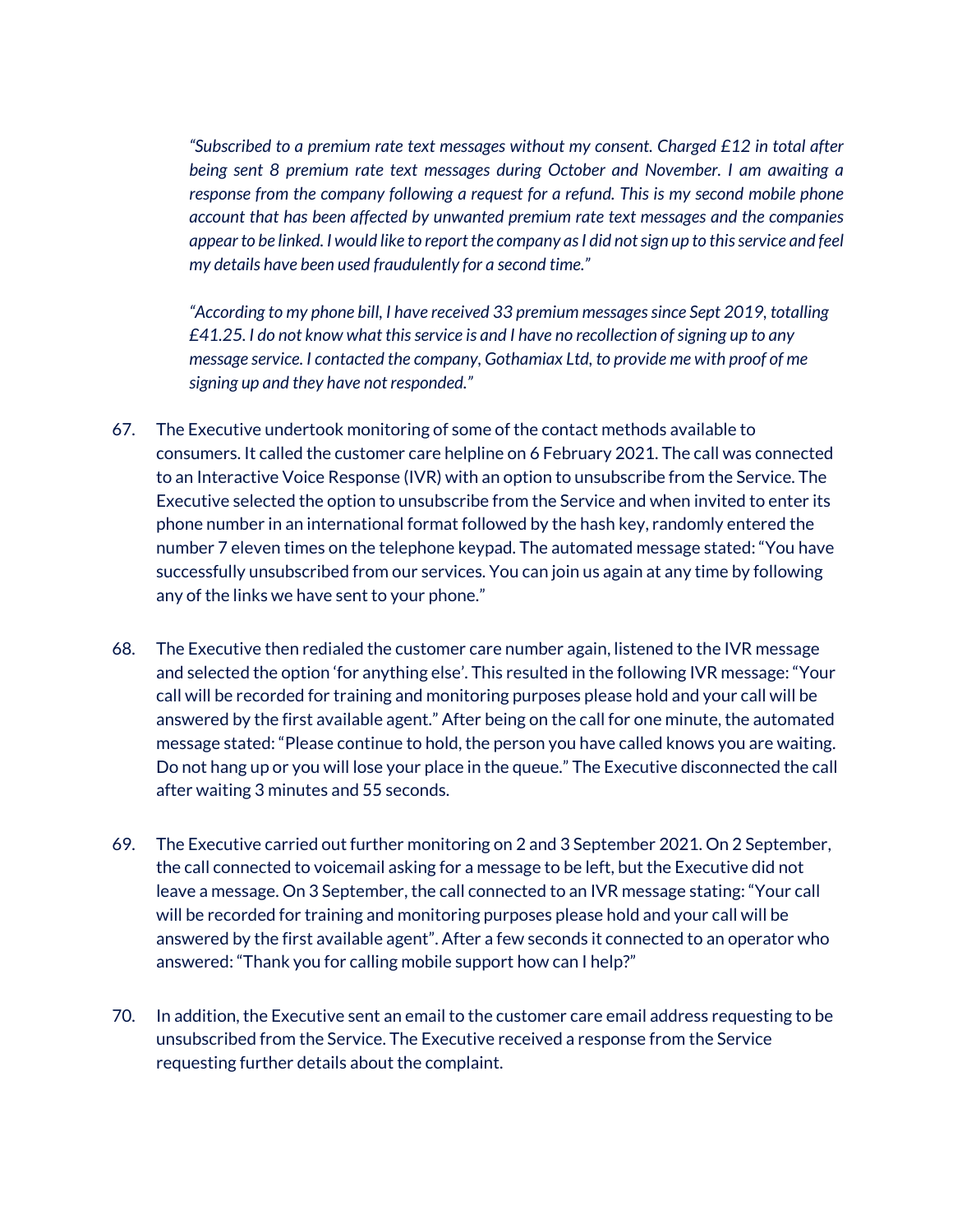- 71. The Executive looked at the website link for the Service and clicked on the web address for the customer care website. It was directed to the landing page primarily aimed at businessto-business customers. The Executive found the contact details for the Level 2 provider at the bottom of the landing page. The Executive noted that the phone number provided was a Cypriot dialing code which was a completely different number to the customer service number.
- 72. The Executive submitted that while monitoring demonstrated that it was possible to contact customer service, the cancellation service allowed and confirmed an unsubscription from the service for a fictitious set of digits. The monitoring call also showed that there were other options available, however, there was a lengthy wait without connection, which would require consumers to either hold for longer or call back. More recent monitoring of the customer care number appears to demonstrate that the availability of the customer care number changes depending on the time of the day. An operator is not always available to speak to consumers and there is an option to leave a voicemail instead. The Executive confirmed that it did receive a response to its monitoring email.
- 73. The Executive asserted that the differing monitoring outcomes and consistent complainant accounts were persuasive in showing that consumers had experienced difficulty in contacting both the customer helpline and in using the email address. This appeared to have continued after 18 December 2020, as demonstrated by the complaints received following this date. The Executive asserted that the Level 2 provider had failed to ensure that consumers were able to have their complaints resolved quickly, easily and fairly, which resulted in a breach of Rule 2.6.1 of the Code.

## **Response from the Level 2 provider**

- 74. The Level 2 provider stated that it had been operating its Service for a number of years and had always maintained a high level of customer care for every user of its Service. It stated that complaints were always handled with high importance and a refund was always offered to the consumer.
- 75. It suggested that it appeared that the Executive did not follow up on any of the complaints it received. It stated that if the Executive had followed the complaints up, it would have been evident that when the Level 2 provider receives a Request for Information from the PSA, it acts on it promptly and tries to ensure that the customer complaint is dealt with as a priority. The Level 2 provider supplied examples for 8 complainants stating that it had contacted all but one of the complainants and issued them with a full refund. It submitted that it had demonstrated that its customer service team was determined to contact consumers who complain, and arrange and provide refunds. It reiterated that had the Executive followed up on these complaints, complainants would have confirmed that they had spoken to the customer service team and were refunded.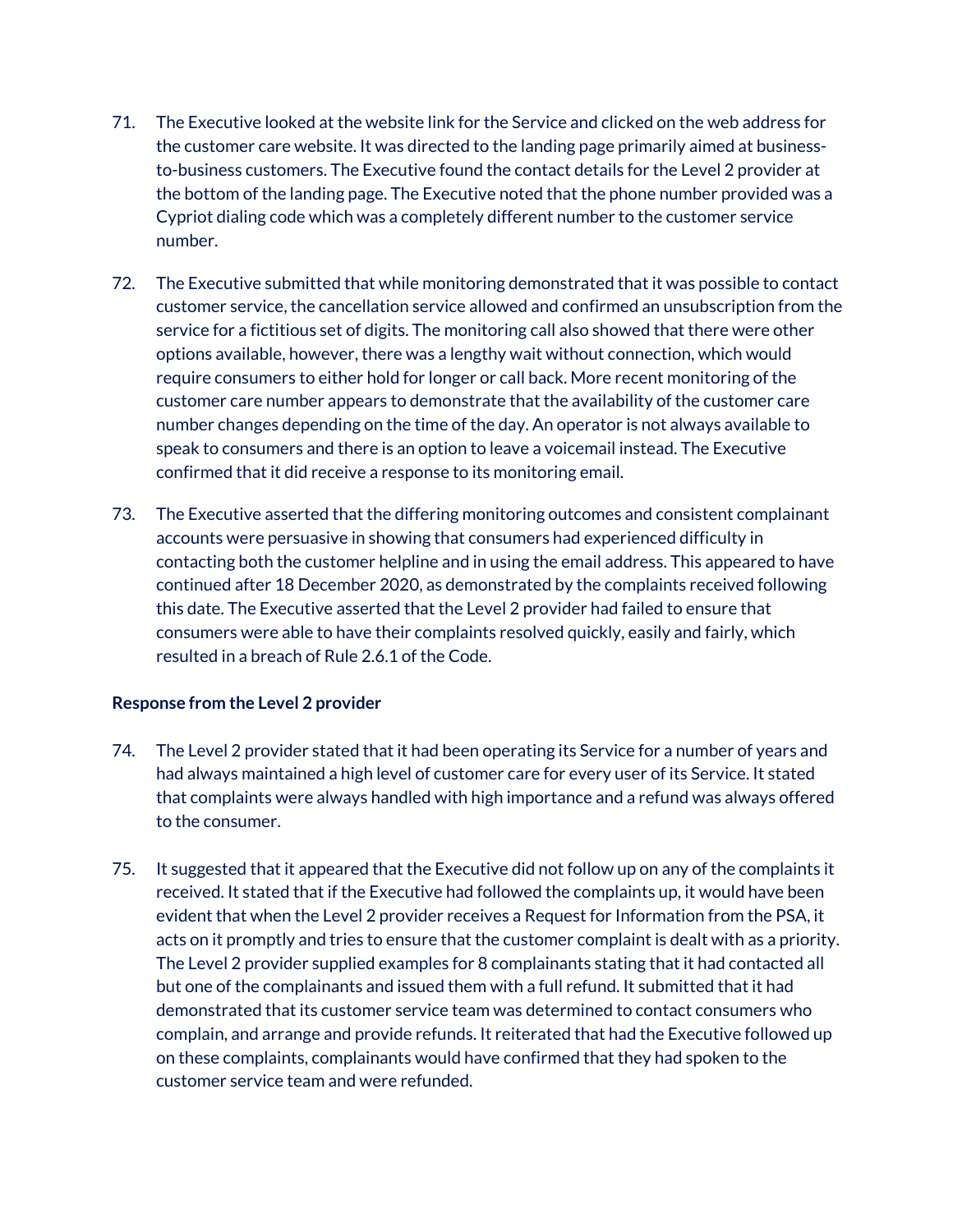- 76. In relation to the Executive's monitoring, the Level 2 provider stated that while it would expect all consumers, who wanted to call the customer care helpline in order to opt out of the Service, to submit their correct mobile number, a link was also sent to the platform of the 'IVR unsubscribe request'. This meant that the customer service team could manually ensure that the customer number entered was unsubscribed as requested.
- 77. The Level 2 provider stated that it searched its database for records of the Executive's call on 6 February 2021 but could not find any. It stated that the call should have gone directly to a customer service operator but with no evidence of the call being made it was hard to determine how or why this did not occur. It queried why the Executive did not make a second attempt on the same day.
- 78. The Level 2 provider stated that at the beginning of September 2021 its provider had a largescale distributed denial-of-service (DDoS) attack. As a result of this, the Level 2 provider stated that it did everything within its power to have the telephone lines backed up and operating, and consequently transferred telephone calls to its call answering service provider instead. It stated that the voicemail message facility was in place as a backup service. It explained that had the Executive left a message, the Executive would have received a link to the Level 2 provider's IVR recording, and the Level 2 provider would have followed up the call as with any other consumer.
- 79. The Level 2 provider commented that the Executive's telephone call to the customer care helpline on 3 September 2021 worked exactly as it should have, with an operator answering the telephone call. Similarly, the Executive's email to customer care worked exactly as it should have. The Level 2 provider explained that the website link contained a Cypriot number due to it being a company based in Cyprus.
- 80. The Level 2 provider summarised that it has its own support staff who manage incoming calls. It also has a 24/7 call answering provider, which takes calls on its behalf. Details are then passed on by the call answering provider, and the Level 2 provider returns the call within 24 hours, apart from at weekends, when the call is made on the following Monday. In the event that a call goes unanswered, there is a voicemail facility where consumers can leave voicemails that are picked up on by its staff very quickly. It stated that it ensures that all enquiries are dealt with quickly and courteously and a full refund is offered, if required. Should consumers require a refund, it takes the consumer's refund details and passes them to the finance department. All refunds are processed in a timely manner, which they ensure is within five working days.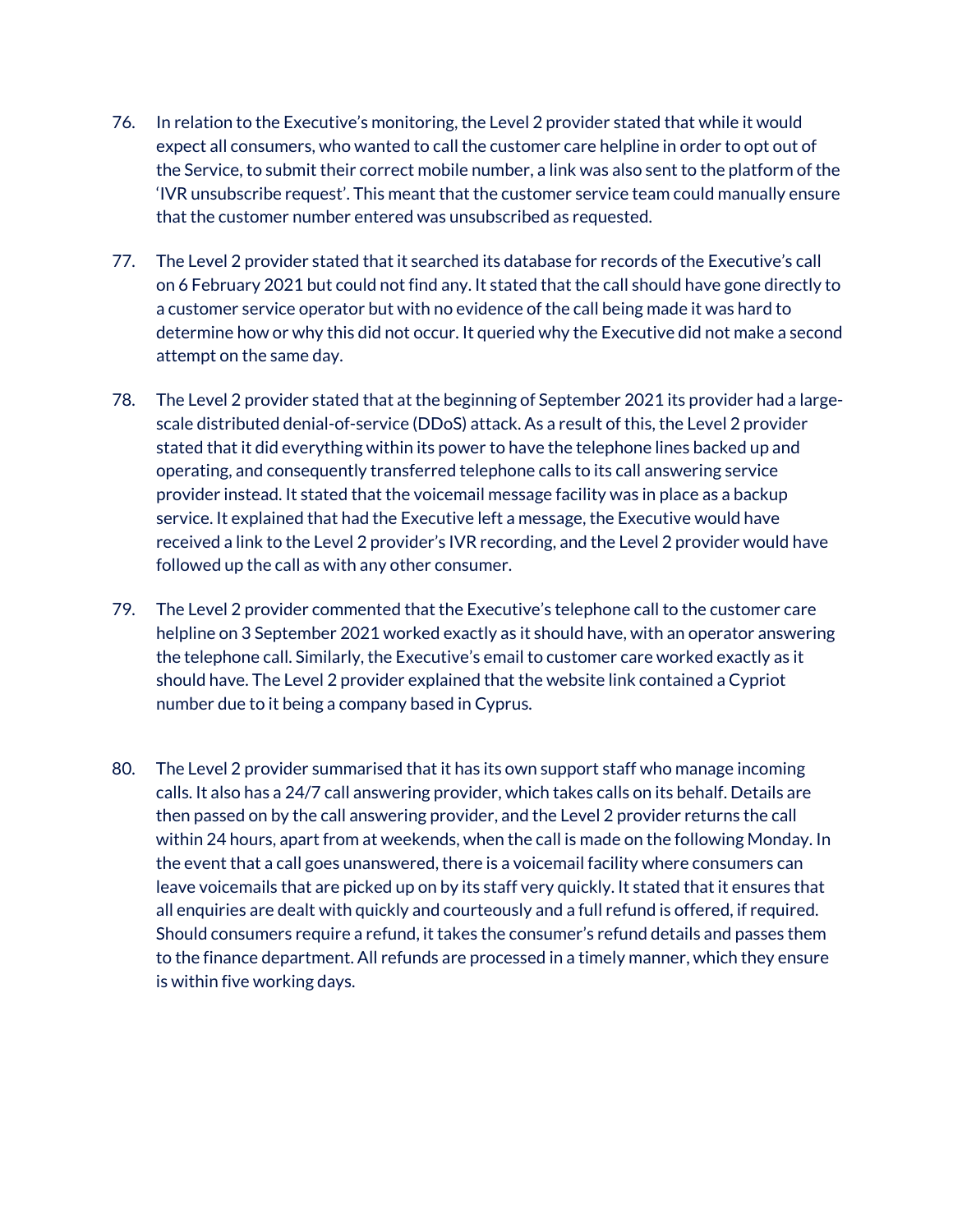#### **Conclusions**

- 81. The Tribunal considered all of the evidence before it, including the complainant accounts, the Executive's monitoring, and the Level 2 provider's written submissions. It considered that much more weight could be given to the complainant evidence because complainants ought to have known and recalled what had happened when they complained about the Service. In its opinion, the complainant evidence was strong and compelling and demonstrated that there were issues with complaint handling.
- 82. The Tribunal also focused on the wording of Rule 2.6.1 that complaints are '*resolved quickly, easily and fairly*' and that '*any redress is provided quickly and easily*'. Although it considered that the Level 2 provider had given a reasonable effort of rebuttal in its response to the Warning Notice, and there was clearly a customer service function in place, with refunds being made, there was nonetheless evidence of a breach of the Code. The evidence showed that complainants did not have their complaints resolved quickly, easily and fairly and that redress was not provided quickly and easily. Instead there were instances of numerous complainants stating that they had contacted the Level 2 provider, but could not get through or did not receive a reply. The Tribunal acknowledged that the Level 2 provider stated that it followed up on the complaints and refunded the complainants, but considered that there was still a breach of the Code because the complainant evidence demonstrated that it was not always a quick or easy or fair process. Instead of the complaint process being straightforward and timely, it appeared that the consumer experience was that it was arduous and unnecessarily drawn out.
- 83. The Tribunal considered that the Executive's own monitoring could have gone further. For instance, it could have left a message when it called the customer service telephone line on 2 September 2021. As such, the Tribunal did not attach much weight to the Executive's monitoring evidence.
- 84. In light of all of the above, the Tribunal concluded that, on the balance of probabilities, a breach of Rule 2.6.1 had occurred.

Decision: UPHELD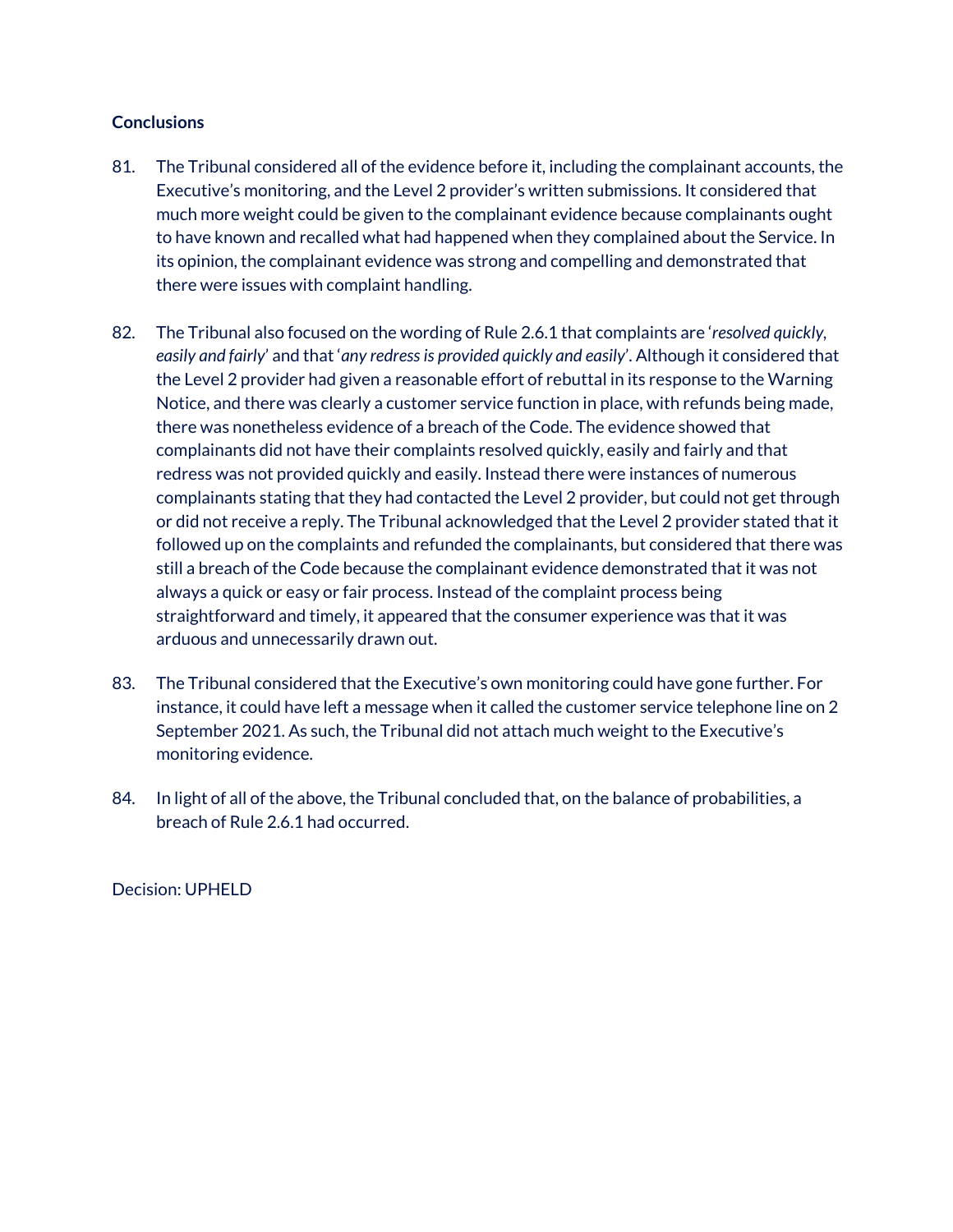#### **Sanctions**

#### **Representations on sanctions made by the Executive**

#### **Assessment of breach severity**

85. The Tribunal's initial assessment of the breaches of the Code was that they were, overall, **serious**. In making this assessment, the Tribunal found the following:

#### **Rule 2.3.1**

- 86. This breach was **serious**.
- 87. The Tribunal considered that there was a clear detrimental impact, directly or indirectly, on consumers.
- 88. The Tribunal also considered that the Service would have damaged confidence in the premium rate services and that the breach was of a significant duration.
- 89. The Tribunal noted that the Executive had recommended that this breach was very serious, on the basis that the breach was compounded by the consent to charge issues. However, the Tribunal did not uphold the consent to charge breach.

#### **Rule 2.6.1**

- 90. This breach was **significant**.
- 91. The Tribunal was of the view that whilst there was some evidence of the Level 2 provider refunding some consumers, it was clear from the complainant evidence that the Level 2 provider had not dealt with their complaints quickly, easily and fairly and/or provided any redress quickly and easily.
- 92. The Tribunal noted that the Executive had recommended that this breach was serious however the Tribunal was of the view that there was a complaint handling function in place unlike other cases where it was impossible to complain. It also appeared to the Tribunal that the breach had been committed negligently rather than deliberately.

#### **Initial overall assessment**

- 93. The Executive's initial assessment of sanction before any potential uplift or downgrade in light of aggravating or mitigating factors, was that the following sanctions were appropriate:
	- a formal reprimand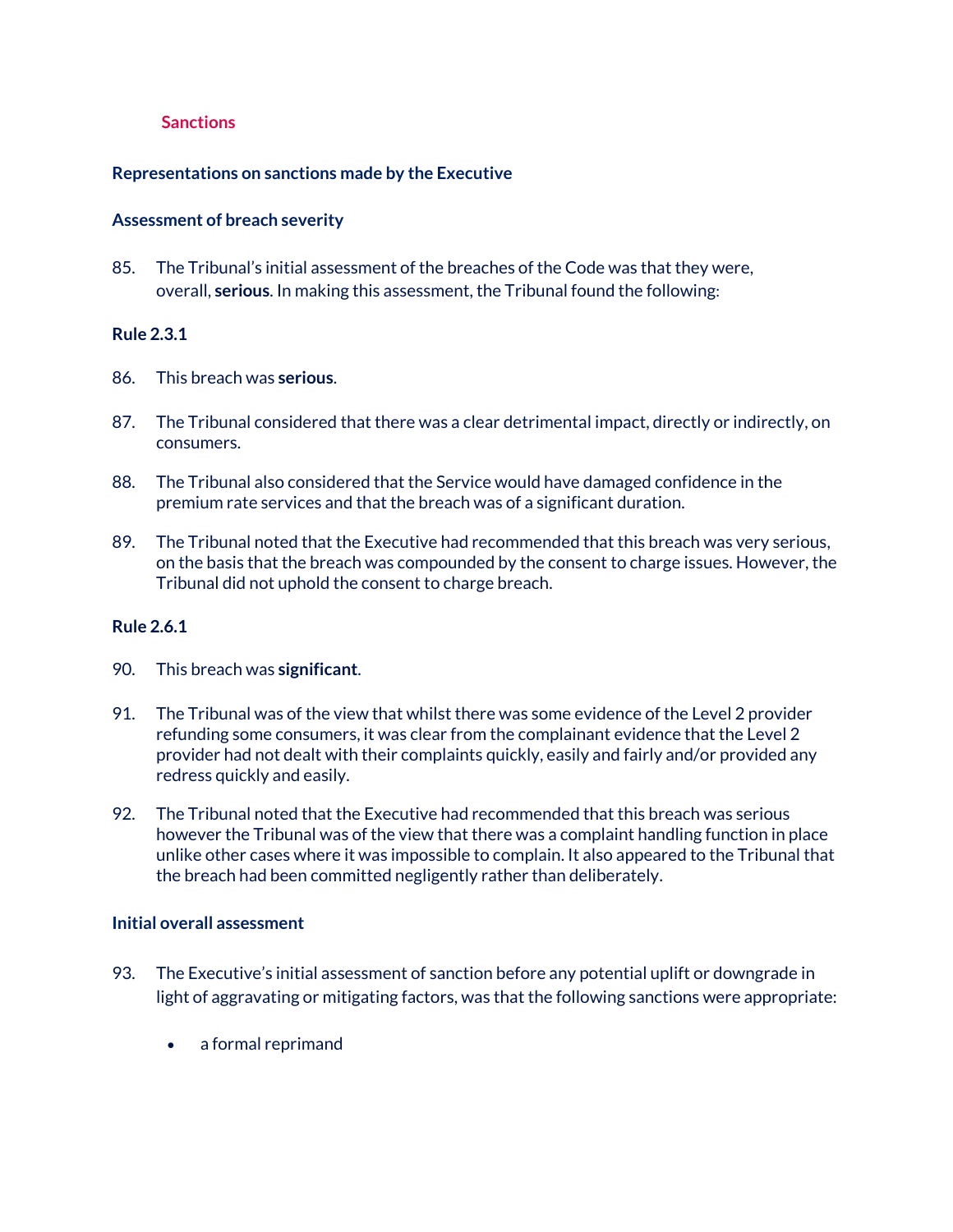- a prohibition on the Level 2 provider from providing, or having any involvement in, any premium rate service for a period of three years, starting from the date of publication of the Tribunal decision, or until all sanctions imposed have been complied with, whichever is the later
- a requirement that the Level 2 provider must refund all consumers who claim a refund for the full amount spent by them on the Service, within 28 days of their claim, save where there is good cause to believe such claims are not valid, and provide evidence to the PSA that such refunds have been made
- a fine of £675,000.00 broken down as follows: Breach 1 Rule 2.3.3 - £250,000 Breach 2 Rule 2.3.1 - £250,000 Breach 3 Rule 2.6.1 - £175,000
- 94. The Level 2 provider made the following written submissions about sanction. It proposed that any issues highlighted could be resolved using the Track 1 procedure. It did not believe that any breaches of the Code had been committed, but expressed that it was willing to work with the Executive to resolve outstanding customer queries and refunds. It would also welcome working with the Executive to understand why messages had failed and to resolve this issue. It considered that its customer service operated in a very good manner, but was willing to take on board any suggested changes. It did not believe that a fine or a service suspension was appropriate. It stated that it had proven that refunds were provided to all consumers that complain and that this would continue to happen.
- 95. The Tribunal considered the sanctions recommended by the Executive. The Tribunal did not uphold a breach of Rule 2.3.3 and reduced the severity rating of Rule 2.3.1 to serious and Rule 2.6.1 to significant. As a result, it did not agree with the sanctions recommended by the Executive.
- 96. The Tribunal accordingly adjusted the initial assessment of sanctions to the following:
	- a formal reprimand
	- a requirement that the Level 2 provider must refund all consumers who claim a refund for the full amount spent by them on the Service, within 28 days of their claim, save where there is good cause to believe such claims are not valid, and provide evidence to the PSA that such refunds have been made
	- a fine of £150,00.00 broken down as follows: Breach Rule 2.3.1 - £100,000 Breach Rule 2.6.1 - £50,000.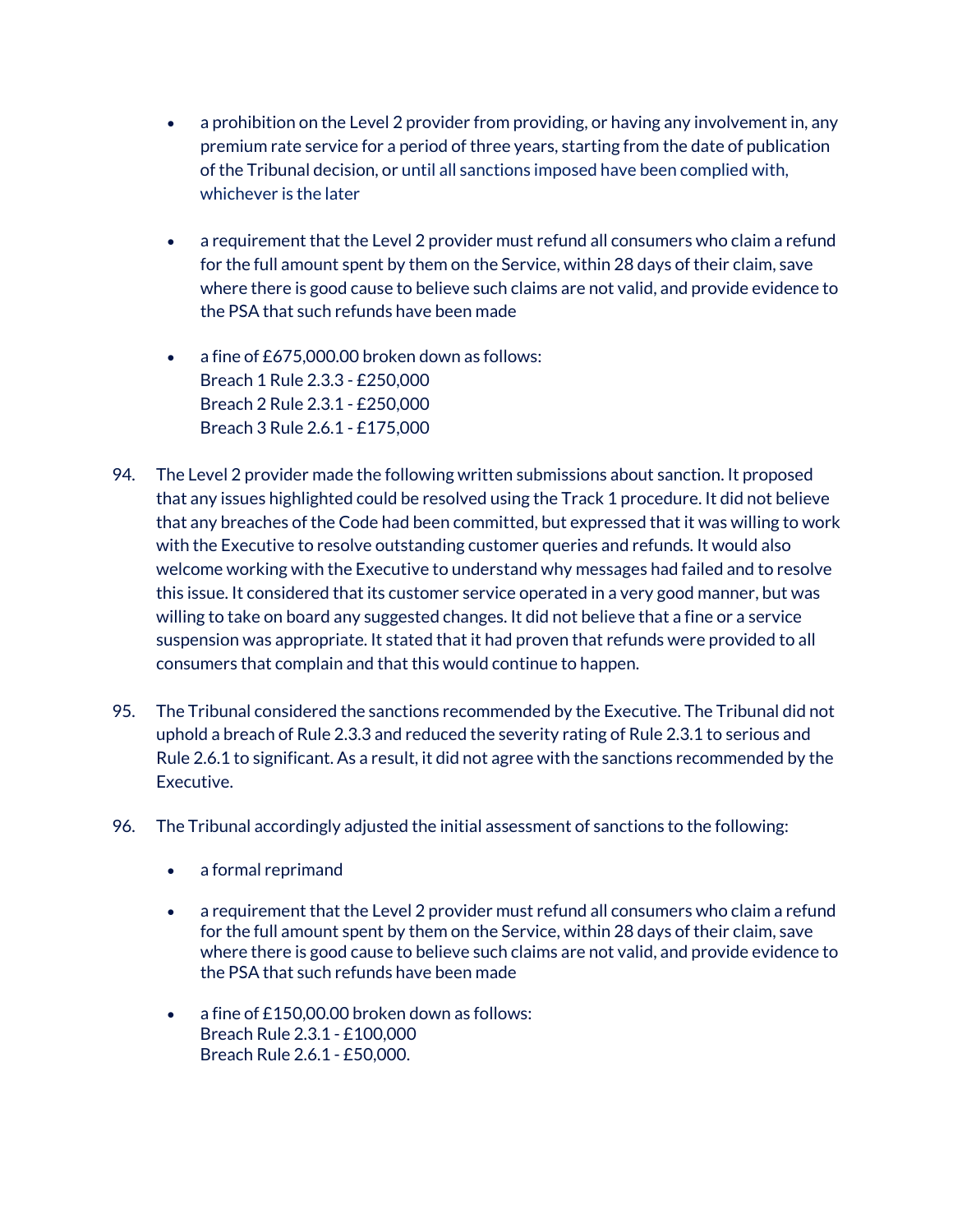#### **Proportionality assessment**

## **Assessment of mitigating and aggravating factors**

## **Aggravating factors**

- 97. The Tribunal noted that the Executive had advanced a number of aggravating factors in the case. The Tribunal was of the view that a number of those aggravating factors were an inherent part of the breaches that it had found proved (for example the failure to follow guidance). The Tribunal did not therefore consider these matters to be additional aggravating factors.
- 98. The Tribunal did, however, agree that it was an aggravating factor that the breaches continued after the Level 2 provider became aware of them. The Executive submitted that it had forwarded a large number of complaints to the Level 2 provider throughout its investigation, however, it continued to receive complaints from consumers about the Service. The Level 2 provider argued that had the Executive provided 51 complaints earlier on in the investigation, potential future consumer harm might have been avoided. The Tribunal considered that there was factual and undisputed evidence that the breaches of Rule 2.3.1 and Rule 2.6.1 continued after the Level 2 provider was put on notice of them, which was an aggravating factor.

## **Mitigating factors**

- 99. The Tribunal agreed with the Executive that it was a mitigating factor to the case that the Level 2 provider had provided refunds to some consumers (which had been evidenced). The Level 2 provider also agreed that this was a mitigating factor, stating that it issues refunds to all consumers that contact it about the Service.
- 100. The Tribunal also agreed that it was a mitigating factor that since the launch of the new promotion on 18 December 2020, the PSA had received only one consumer complaint, a stark contrast to the 412 complaints it had received about the Service during the first and second promotional campaigns.
- 101. The Tribunal considered that the overall picture was one of a company that had got it wrong and was trying to rectify its mistakes in the interests of consumers.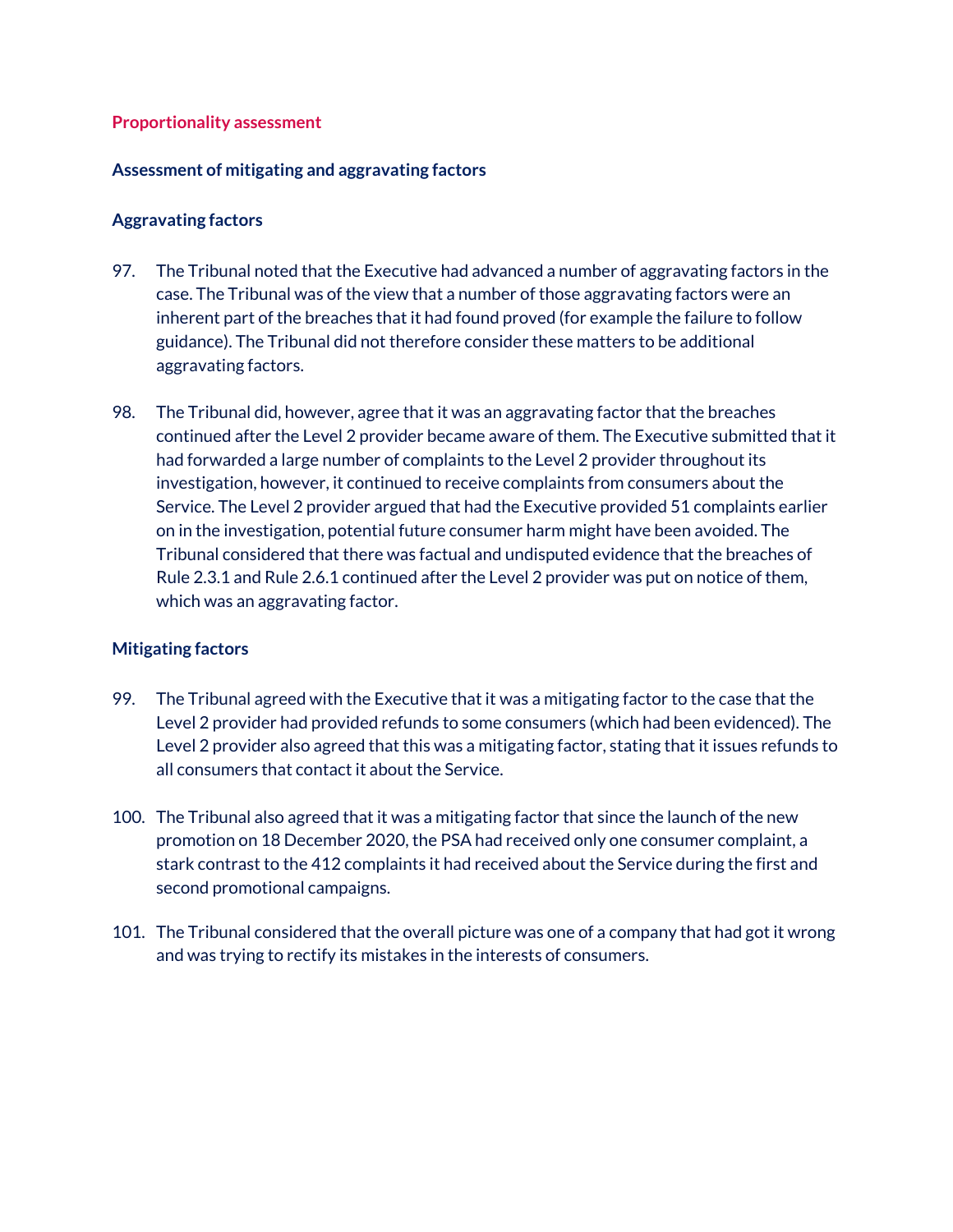#### **Financial benefit/Need for deterrence**

- 102. The Executive stated that the Service had generated post derogation from July 2019 to February 2021, a total revenue of £1,085,134.19. The Executive, however, sought to rely on the gross revenue generated by the Level 2 provider between July 2019 and November 2020, which amounted to £833,293.69. This was due to the fact that it had discounted the revenue generated as a result of the third promotional campaign, which had attracted only one complaint to the PSA.
- 103. The Executive submitted that the revenue generated by the Level 2 provider flowed directly from the breach of Rule 2.3.3. It submitted that the percentage of the identified post derogation complainants affected by Rule 2.3.1 was 37%. It applied this percentage to the post derogation revenue of £833,293.69, suggesting that at least £308,318.66 flowed from the breach of Rule 2.3.1.
- 104. The Executive considered that Service revenue did not flow directly from the breach of Rule 2.6.1.
- 105. The Level 2 provider did not make any specific representations on this point, but had stated elsewhere in its response that it did not consider that a fine was appropriate.
- 106. The Tribunal did not uphold the breach of Rule 2.3.3. It agreed with the Executive that the Service revenue did not flow directly from the breach of Rule 2.6.1. It considered the Executive's submissions about removing 37% of the post derogation revenue for the breach of Rule 2.3.1. It did not agree with the Executive's submissions that because 37% of PSA complainants were affected, this meant that 37% of all Service users were affected by the same issues. The Tribunal did not consider that there was a need to remove the financial benefit from the Level 2 provider in the circumstances.

## **Sanctions adjustment**

107. The Tribunal considered that there should be an adjustment on sanctions given the particular circumstances of the case, the mitigating factors it had identified, and the Level 2 provider's willingness to put things right and work with the PSA in the interests of consumer protection.

## **Final overall assessment**

108. The Tribunal concluded that the seriousness of the case should be regarded overall as **serious**.